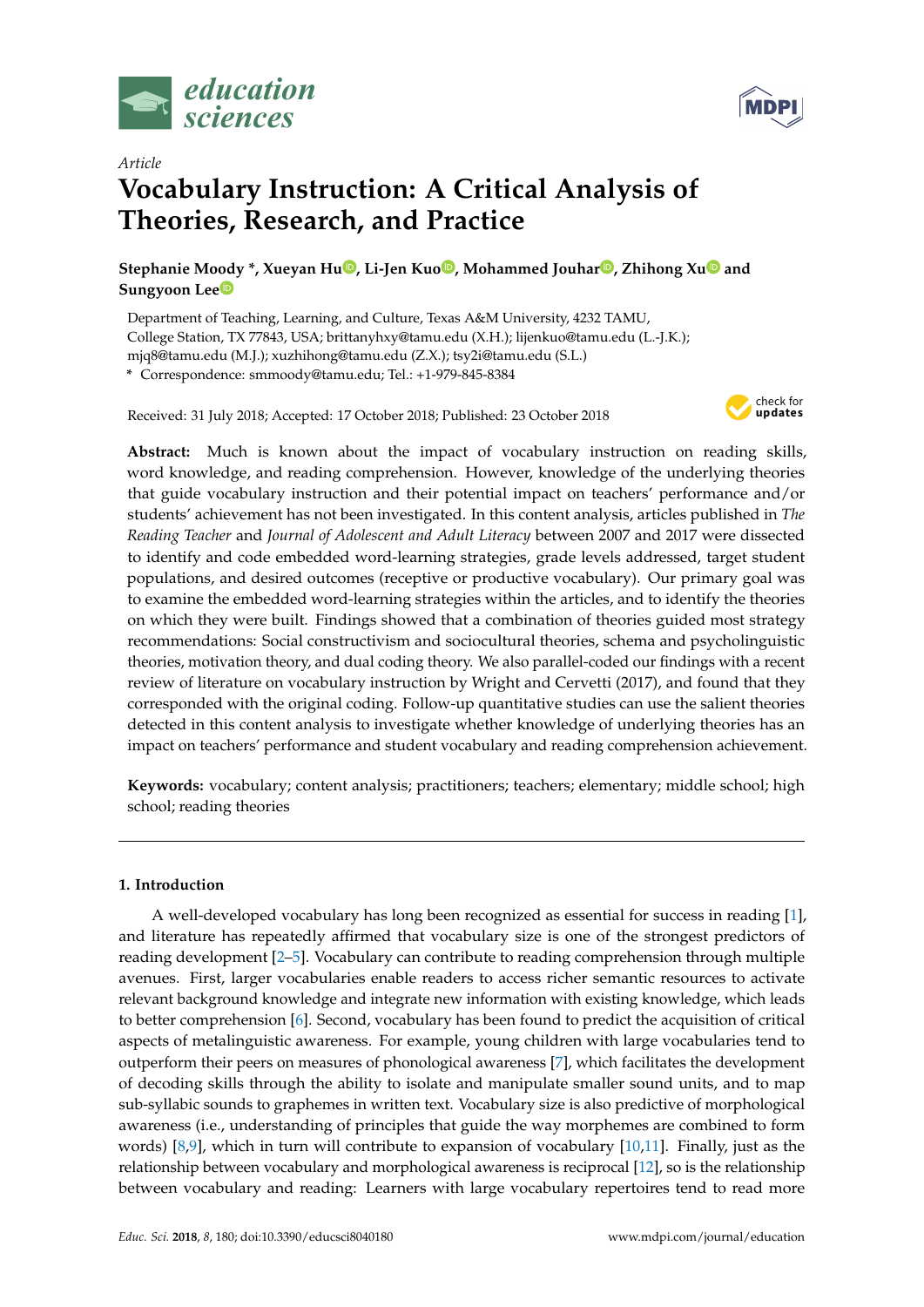often, which contributes to the expansion of their vocabulary [\[6](#page-15-3)[,13\]](#page-15-10). Therefore, initial gaps in word knowledge may grow exponentially if no intervention is provided.

For young children, early vocabulary development is critical. Most children acquire oral vocabulary through parent–children conversations, interactions with peers and siblings, and shared storybook readings [\[14\]](#page-15-11). Research has shown that vocabulary knowledge assists with critical literacy skills, such as letter–sound knowledge [\[9\]](#page-15-6), decoding [\[8\]](#page-15-5), and morphological awareness [\[15\]](#page-15-12), when formal reading instruction begins. In the case of early second language (L2) acquisition, lack of L2 vocabulary may hinder the development of basic reading skills and text comprehension in the target language. In the US, for example, English language learners (ELLs) begin school trailing significantly behind their peers in word knowledge [\[16\]](#page-15-13). Research has highlighted the necessity of repeated exposure to vocabulary words, explicit instruction on learning strategies, and sufficient time to engage with new words to close vocabulary gaps between students, particularly L2 learners and those in beginning reading programs [\[17\]](#page-15-14). Thus, vocabulary instruction must constitute an integral component of every reading and language arts program.

Still, a large corpus of vocabulary remains crucial in the middle and high school grades, as learners are increasingly required to define and use challenging academic words [\[18\]](#page-16-0). Many older students struggle with vocabulary; in the US, results from the 2014 National Assessment of Educational Progress (NAEP) found that only 36% of eighth graders read at a basic level, with vocabulary cited as one of the primary barriers to reading comprehension [\[19\]](#page-16-1). To counteract this, research suggests that middleand high-school students be provided with multifaceted instruction on the use of context clues and morphology, as well as opportunities for active use of new words [\[6\]](#page-15-3).

While much research has investigated strategies for word learning [\[6\]](#page-15-3), none have critically examined the theories underlying these strategies. The present study seeks to uncover the theories behind the vocabulary instructional practices recommended for practitioners, and to cross-reference our findings with those of a literature review of empirical vocabulary studies [\[5\]](#page-15-2). In the following sections, the effects of vocabulary instruction on word acquisition and the impact of vocabulary instruction on reading comprehension will be reviewed, as well as teacher attitudes towards theories.

#### *1.1. Effects of Vocabulary Instruction on Vocabulary*

A variety of studies and syntheses have been conducted about the effects of vocabulary instruction on word learning [\[6](#page-15-3)[,20](#page-16-2)[–22\]](#page-16-3). Below, we will focus on the findings from several review papers to present an overview of recent studies on vocabulary instruction.

Hairrell, Rupley, and Simmons engaged in a systematic review of vocabulary research and determined that targeted vocabulary instruction leads to increased word knowledge for elementary students [\[21\]](#page-16-4). The authors described three of the most common strategies to build vocabulary reported in empirical research: (1) Contextual analysis, (2) semantic strategies, and (3) repeated exposure [\[21\]](#page-16-4). While all were found to impact general word knowledge, semantic strategies, including the use of dictionaries, graphic organizers, discussions, etc., were seldom used in isolation [\[21\]](#page-16-4), making it difficult to determine the extent of their influence. Additionally, the moderating factors underlying each reviewed study were not reported, so we are unsure if these strategies were found to be effective with learners from different cultural or linguistic backgrounds.

By contrast, Ford-Connors and Paratore reported that wide reading contributes to vocabulary development [\[6\]](#page-15-3). However, moderating variables such as text complexity, frequency of engaging in wide reading, and language proficiency were found to influence the relationship between wide reading and vocabulary development. Readers with high English proficiency who regularly engaged in reading complex texts were determined to be the most likely to benefit from word reading [\[6\]](#page-15-3), suggesting that student background plays a key role in word learning.

In one meta-analysis, Marulis and Neuman reported that explicit vocabulary instruction embedded within meaningful texts and combined with multiple opportunities to practice results in significant vocabulary gains for at-risk children [\[22\]](#page-16-3). Interventions such as teaching sight words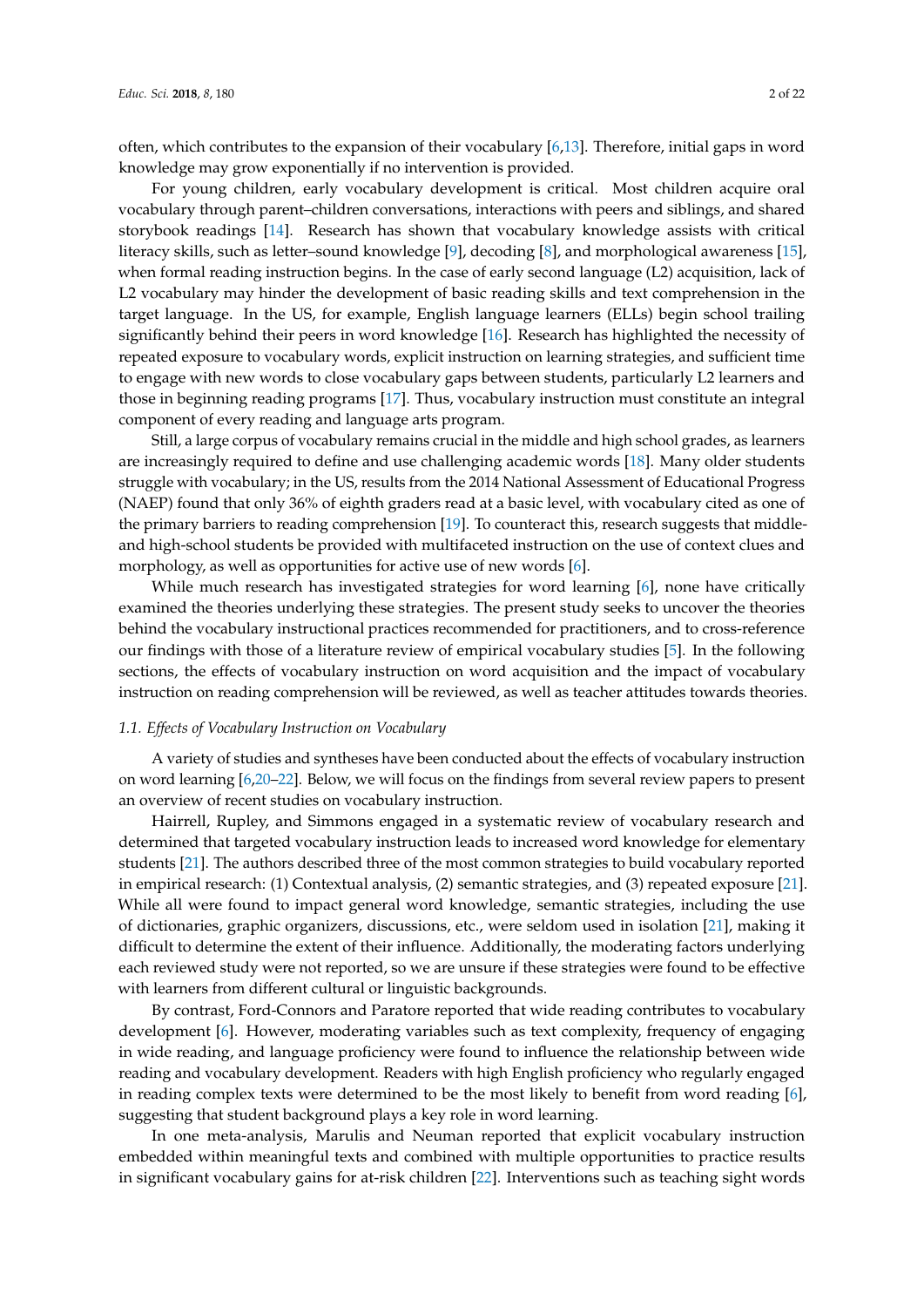with picture books, implementing storybook reading to develop oral vocabulary, and adopting a multidimensional vocabulary instruction approach were found to be effective for at-risk children. Word knowledge was shown to increase the most in small-group and one-on-one instructional settings. Finally, the type of intervenor was shown to affect the vocabulary gains. Negligible vocabulary gains were associated with uncertified and ill-equipped teachers. Such findings underscore the importance of knowledgeable teachers who not only provide meaningful word-learning experiences, but are also aware of how to customize instruction according to students' needs.

Finally, Chiu examined the impact of computer-mediated instruction on second-language (L2) vocabulary acquisition, and determined that it had a moderate effect [\[20\]](#page-16-2). Electronic flashcards with annotations, visuals, and digital word games were shown to be the most influential for increasing L2 vocabulary [\[20\]](#page-16-2). These findings indicate that computer-mediated instruction leads to vocabulary gains through multiple exposures and the meaningful contextualization of unknown words. With the ever-increasing presence of technology in 21st century classrooms, this review provides a critical look into the promises and pitfalls of technology for vocabulary instruction.

#### *1.2. Effects of Vocabulary Instruction on Comprehension*

Given the direct relationship between vocabulary and reading [\[5\]](#page-15-2), it stands to reason that vocabulary instruction would have an impact on reading comprehension; such relationships, however, have not been well established in the literature. Nagy and Townsend reviewed studies on academic vocabulary interventions and found that, while most were successful in helping students learn to use academic words, there is a lack of evidence that vocabulary interventions lead to generalized improvements in academic language or enhanced reading comprehension [\[23\]](#page-16-5). The conditions in which instruction on academic words can be generalized beyond the specific words taught needs to be further researched [\[23\]](#page-16-5).

Similarly, Wright and Cervetti reviewed vocabulary interventions with comprehension outcomes, analyzing the measure used, type of intervention, and characteristics of the instructional recommendations [\[5\]](#page-15-2). Like Nagy and Townsend, they found inadequate evidence to suggest that direct teaching of word meanings can advance generalized comprehension [\[23\]](#page-16-5). They also argued against the notion that instruction on one or two strategies will lead to generalized comprehension, instead advocating for teaching flexible word-learning strategies and techniques for self-monitoring to improve comprehension [\[5\]](#page-15-2).

Both reviews indicate the lack of evidence linking vocabulary instruction to improvements in general reading comprehension, particularly when only a handful of strategies are employed. We can postulate that vocabulary instruction may be more effective if strategies based on a variety of theoretical frameworks are utilized and if recommendations focus less on learning individual words and more on tools that can be used to facilitate word knowledge across a variety of contexts.

#### *1.3. Attitudes towards Theories*

While vocabulary instruction based on a range of theoretical frameworks may be recommended, the massive boom of empirical reading research has not been associated with matching access to theories [\[24\]](#page-16-6). Practitioner-oriented articles, for example, focus on describing the characteristics of strategies and providing tips for their implementation. Rarely do these articles state the underlying theories on which the recommended learning strategies are grounded [\[25\]](#page-16-7). Cain and Parilla attribute this to the fact that no single theory has been able to capture the reading process in its entirety, due its complexity and dependence on several components [\[24\]](#page-16-6). Likewise, there are currently very few learning or reading theories that specifically address vocabulary development and instruction.

Perhaps because of this, many teachers fail to see the relevance of theories to their classrooms [\[26\]](#page-16-8). Most teachers are equipped with a plethora of prior knowledge about teaching and learning, and are less likely to accept theories that do not match their prior knowledge [\[27](#page-16-9)[,28\]](#page-16-10). Furthermore, teachers are mostly interested in learning explicit teaching strategies that can be directly put into practice [\[27](#page-16-9)[,29](#page-16-11)[,30\]](#page-16-12), and they tend to value and appreciate the testimonies and suggestions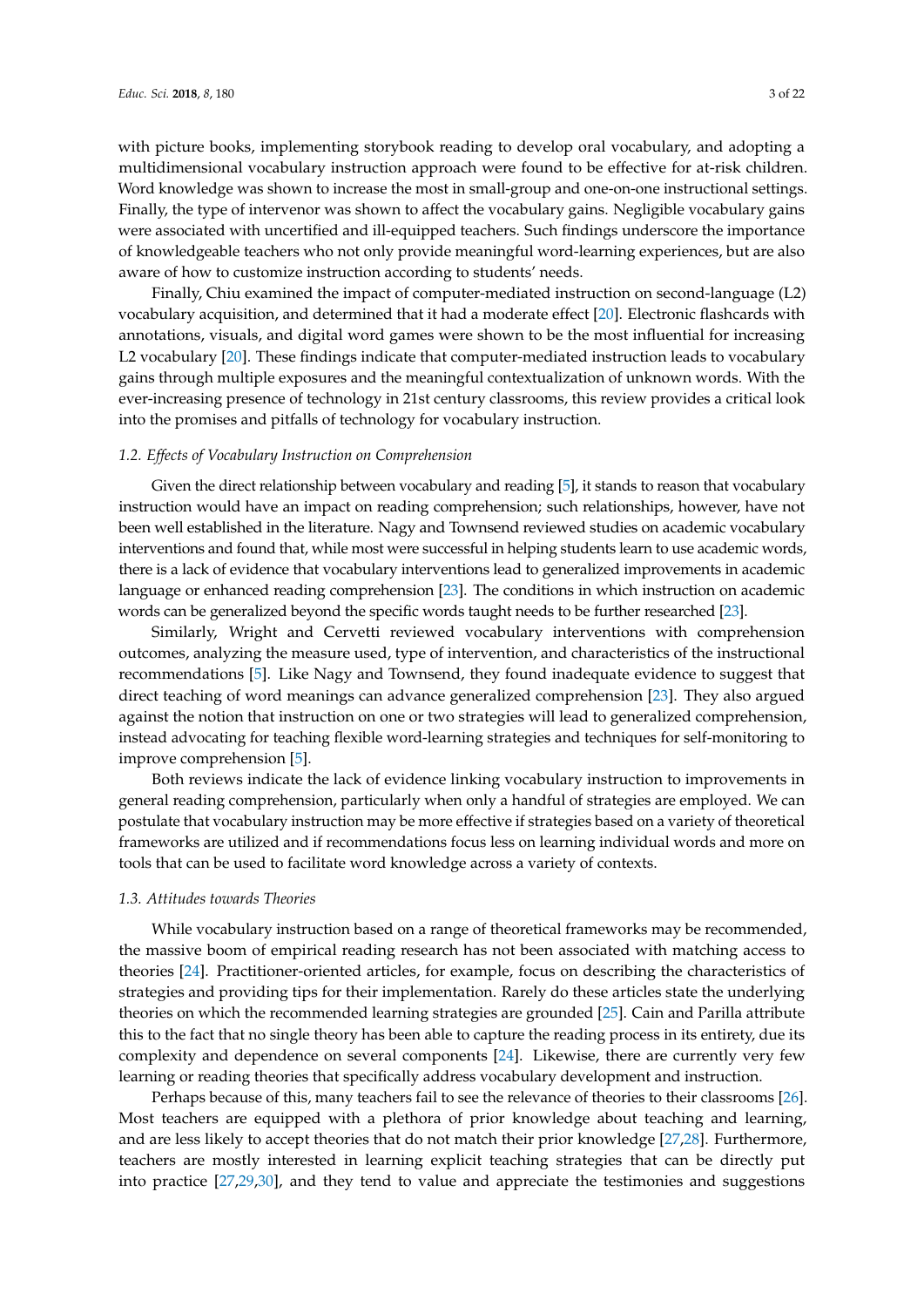of their fellow teachers more than recommendations from theorists, researchers, or even teacher educators [\[27](#page-16-9)[–29,](#page-16-11)[31\]](#page-16-13). This is compounded by the fact that the many demands placed on teachers limit their free time, making it less likely that it will be spent identifying the theoretical basis of instructional practices. Similarly, some educators believe that those who are distanced from the daily reality of teaching, such as researchers, are not in a position to offer educational insights, and thus receive research with skepticism [\[27–](#page-16-9)[29,](#page-16-11)[31\]](#page-16-13). In this content analysis study, we seek to determine the salient theories that underlie vocabulary instructional practices and strategies recommended in two practitioner-oriented journals. Through this, we will ensure that whatever time spent by teachers studying and understanding theories is directly related to their classroom practices.

#### *1.4. Justification for Present Study*

Students bring their own background knowledge and experiences (i.e., world knowledge) into the classroom. This knowledge is organized in students' minds in abstract forms called schemas, which emerge through social interactions. Social interactions activate stored schemas and facilitate the building of new ones [\[32\]](#page-16-14), all of which is mediated by vocabulary. If students lack sufficient vocabulary knowledge, their capacity to make self-to-world connections and inferences is hindered [\[33,](#page-16-15)[34\]](#page-16-16). It is also important to recognize that word knowledge is not an all-or-nothing phenomenon [\[35\]](#page-16-17), but instead falls along a continuum. Word knowledge incrementally increases from no knowledge to context-bound knowledge, context-free knowledge, and finally metaphorical knowledge [\[36\]](#page-16-18). Teachers who understand the development of word knowledge are more readily able to select vocabulary instructional practices based on theories that support the acquisition of vocabulary.

Teachers who are knowledgeable about vocabulary development make sure that word-learning strategies associated with teacher–student and student–student interactions are incorporated in their vocabulary lessons. Examples of such strategies include semantic maps and other forms of graphic organizers, read-aloud discussions, student-generated definitions, word walls, word games, and shared journal/class books. The social dialogue generated through these strategies allows students to make semantic connections, use newly-learned words in their appropriate contexts, and predict unfamiliar meanings [\[37\]](#page-16-19). As this social dialogue becomes habitual in classrooms, we can then expect students to move forward in the word knowledge continuum [\[36\]](#page-16-18) and take ownership of word meanings. Additionally, many teachers include the use of visuals within vocabulary instruction, which is based on the premise of Dual Coding Theory (DCT). A common misconception amongst teachers is that students will naturally realize the connections between visuals and words [\[38\]](#page-16-20). When teachers understand DCT, they recognize that instruction must include a purposeful focus on contextual referents [\[39\]](#page-16-21) so that all students will understand and internalize new words.

It is also important to realize that "one size" of vocabulary instruction does not necessarily fit all. Students display individual differences in terms of their needs, interests, and prior word knowledge. Motivation theory provides a framework for teachers to customize their instruction to match the needs of all students. Teachers can choose to motivate students and enhance self-efficacy through consistent modeling and the application of self-regulation strategies [\[40\]](#page-16-22). Another strategy teachers can use to motivate students involves the incorporation of technology, which has been reported to have a positive influence on students' attitudes towards word learning [\[41](#page-16-23)[–44\]](#page-17-0). Knowledge of motivation theory leads teachers to understand how to differentiate instruction to satisfy students' needs, interests, and style of learning.

Thus far, we have built the case that theories have natural implications for vocabulary instruction. Theories help teachers understand how vocabulary knowledge develops, and signals to teachers why some practices are fruitless. Practitioner-oriented articles provide teachers with a plethora of instructional practices and strategies. Teachers may be aware of these strategies and how they are used; however, awareness of the underlying theoretical bases of *why* these were created increases the likelihood that teachers will recognize their utility. Understanding these theories also allows teachers to reflect upon their performance, evaluate their effectiveness, and justify their choice of strategies. Theories enable teachers to choose, manipulate, and modify their vocabulary instructional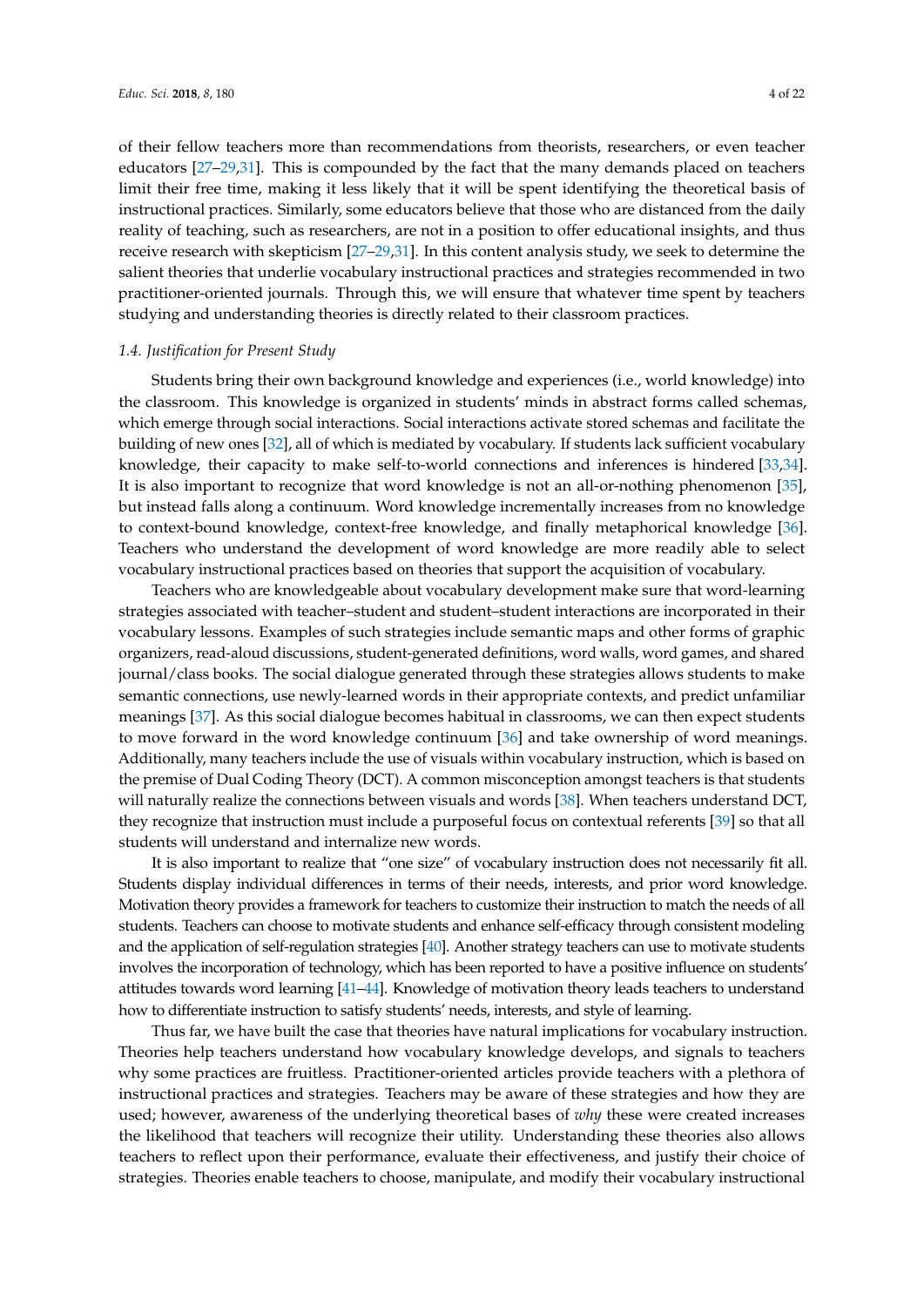practices according to students' need and characteristics of words. Despite this, most teachers are not consciously aware of the theoretical basis of their instructional practices [\[26\]](#page-16-8).

In this content analysis, articles published between 2007 and 2017 in *The Reading Teacher* and *Journal of Adolescent and Adult Literacy* were dissected to identify and code: (1) The embedded word-learning strategies, (2) grade levels addressed, (3) target student population, and (4) desired outcome (i.e., receptive or productive word knowledge). The primary focus was to examine the embedded word-learning strategies, and to identify the underlying theories on which these strategies rest. Identification of these theories will enable teachers to understand under which circumstances a certain strategy works and provide them with the tools to reflect upon and modify their instructional practices. Through this article, we hope to encourage the explicit disclosure of the theoretical underpinnings of instructional practices reported within practitioner journals and to guide future researchers to investigate how teacher knowledge of theories increases the effectiveness of teachers' performance and enhances students' achievement.

## *1.5. Description of Theories*

The following theories guided our analysis: (1) Social constructivism/sociocultural theories; (2) schema/psycholinguistic theories; (3) dual-coding theory; and (4) motivation theory. We selected these because they were identified by the International Literacy Association as having exerted substantial influence over reading research [\[45\]](#page-17-1) and had been utilized by previous content analyses [\[25\]](#page-16-7). Below, information about each theory will be provided.

## 1.5.1. Social Constructivism and Sociocultural Theories

A core assumption of both social constructivism and sociocultural theory is that knowledge is constructed via interaction with others during social activities [\[45\]](#page-17-1). More knowledgeable others are believed to facilitate the understanding and internalization of the social context and its contextual elements (e.g., culture and language), through which the construction of reality develops. Sociocultural theory is well-known for its Vygotskian perspectives, particularly the Zone of Proximal Development (ZPD), scaffolding, psychological tools, and inner speech [\[46](#page-17-2)[,47\]](#page-17-3). ZPD refers to the zone that mediates what learners can and cannot do, in which learning must be scaffolded by more advanced adults and/or peers. Scaffolding enables learners to accelerate their mastery of psychological tools (e.g., language) and psychological tools allow learners to control and utilize their higher order mental processes. Bruner and his colleagues postulate that structured and scaffolded interactions between students and knowledgeable adults leads to growth in students' thinking, language, skills, and knowledge [\[48\]](#page-17-4). Students start these interactions dependent upon adults, which later fades when skills are mastered and self-regulation is achieved.

These theories imply that all individuals are active participants in the meaning-making process [\[49\]](#page-17-5), so vocabulary instruction should be perceived as a social dialogue through which meanings are constructed via scaffolding and collaboration. Therefore, tasks where students work cooperatively to construct definitions of words and participate in collaborative discussions about new vocabulary [\[50\]](#page-17-6) are rooted in social constructivism and sociocultural theory [\[51,](#page-17-7)[52\]](#page-17-8).

## 1.5.2. Schema and Psycholinguistic Theories

Schema theory refers to the cognitive and conceptual structure and representation of knowledge [\[45\]](#page-17-1). Schemas can be thought of as mental filing cabinets that allow individuals to process, encode, organize, and retrieve information [\[53\]](#page-17-9). Comprehension results from the activation of schemas, which provide a framework for explaining objects and events within a text [\[53\]](#page-17-9). Similarly, psycholinguistic theory proposes that readers do not rely exclusively on textual clues to make meaning, but instead make predictions as they read [\[45\]](#page-17-1). A readers' background knowledge interacts with conceptual abilities and processing strategies to produce comprehension [\[54\]](#page-17-10). Both schema and psycholinguistic theories demonstrate the active role of learners when constructing meaning and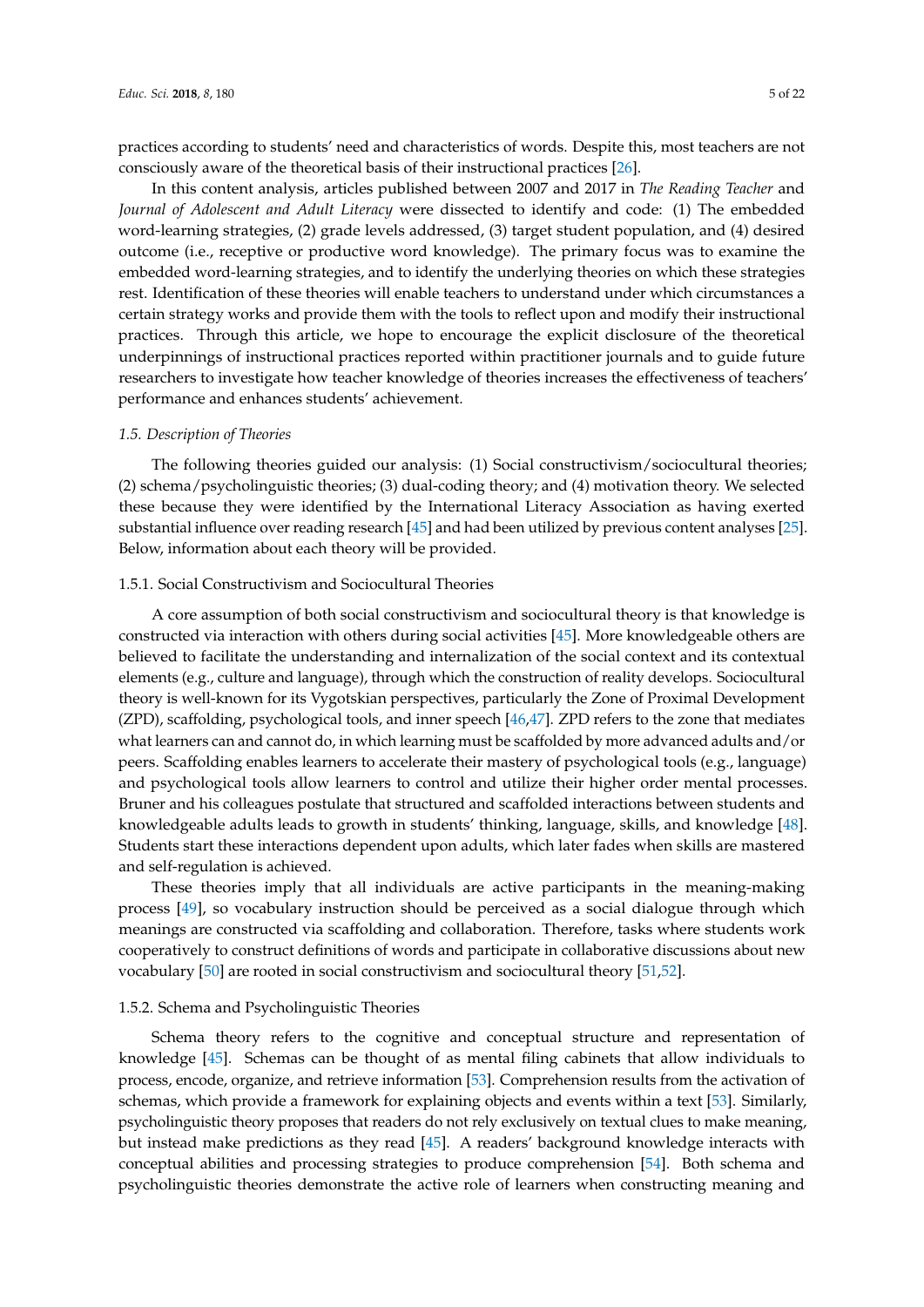play a role in vocabulary instruction when students are asked to connect new words to synonyms and antonyms, analyze the morphological features of words [\[10,](#page-15-7)[11\]](#page-15-8), create concept maps, graphic organizers, and semantic maps [\[55\]](#page-17-11), and when using prior knowledge to determine word meanings [\[56\]](#page-17-12).

# 1.5.3. Dual Coding Theory

The basic premise of dual coding theory (DCT) is that the human mind processes environmental stimuli via two mental systems (or codes), verbal and nonverbal. The two codes, though independent, are connected. The verbal code is responsible for processing and representing language, while the nonverbal code does so for nonlinguistic objects and events. In DCT, cognition occurs when representations from both codes become connected. Verbal-only associations result from a failure to concretize the abstract, producing only shallow understandings [\[57\]](#page-17-13). In vocabulary instruction, practices emphasizing the concreteness and imageability of words, such as the use of multiple modalities [\[58\]](#page-17-14) or the elicitation of mental images [\[59\]](#page-17-15), are rooted in DCT.

# 1.5.4. Motivation Theory

Motivation theory, as it pertains to literacy, posits that readers become engaged with a text when it aligns with their goals, desires, and objectives within a particular social milieu [\[45\]](#page-17-1). Students become intrinsically driven to read when they are curious about the topic of the book or the author, believe in their reading abilities (self-efficacy), are given autonomy in choice of reading material, or are provided with texts of interest [\[60\]](#page-17-16). Motivation also can increase through extrinsic means, such as achieving learning goals based on competition [\[61\]](#page-17-17) or the desire for external rewards or praise [\[62\]](#page-17-18). Vocabulary practices based on motivation theory include the development of word consciousness to enhance student interest [\[40\]](#page-16-22), the use of word-learning games [\[63\]](#page-17-19), and technology-based activities [\[58\]](#page-17-14).

# *1.6. Research Questions*

When teachers have a solid understanding of the theories that drive instruction, they can then recognize why certain strategies are effective, how to properly modify them, and for what purposes each should be used [\[25\]](#page-16-7) Therefore, the present study seeks to identify the underlying theories behind recommendations made for vocabulary instruction within two practitioner journals, *The Reading Teacher* (*RT*) and *Journal of Adolescent and Adult Literacy* (*JAAL*). We selected *RT* and *JAAL* for several reasons: (1) We wanted to examine the theories behind practices that are guiding classroom instruction, so practitioner journals were more suitable than empirical research journals, and (2) both *RT* and *JAAL* are considered to be high-impact, flagship journals that reach a large audience of classroom teachers and are widely cited in pre-service teacher education textbooks.

Additionally, we chose to do a parallel coding of our study with a recent review published in *Reading Research Quarterly* (*RRQ*) by Wright and Cervetti [\[5\]](#page-15-2). *RRQ* is a leading empirical research journal in the field of literacy and the study by Wright and Cervetti provides a systematic review of vocabulary intervention studies with comprehension outcomes. Through this parallel coding, we sought to determine whether the underlying theories that guide the word-learning strategies recommended in practitioner journals are the same as those recommended in empirical research journals. Additionally, we wanted to determine if there are any word-learning strategies that are exclusively suggested within practitioner-or empirical research, and point out the need for further investigations on these.

Our study is guided by the following research questions:

- 1. What theories underlie the recommendations for vocabulary instruction made by articles published in practitioner journals?
- 2. How do the theories underlying recommendations for vocabulary instruction in practitioner journals vary across grade levels, special populations, and desired outcomes (i.e., receptive or productive)?
- 3. What are the differences and similarities between theories underlying vocabulary instruction made by empirical research articles and practitioner-oriented articles?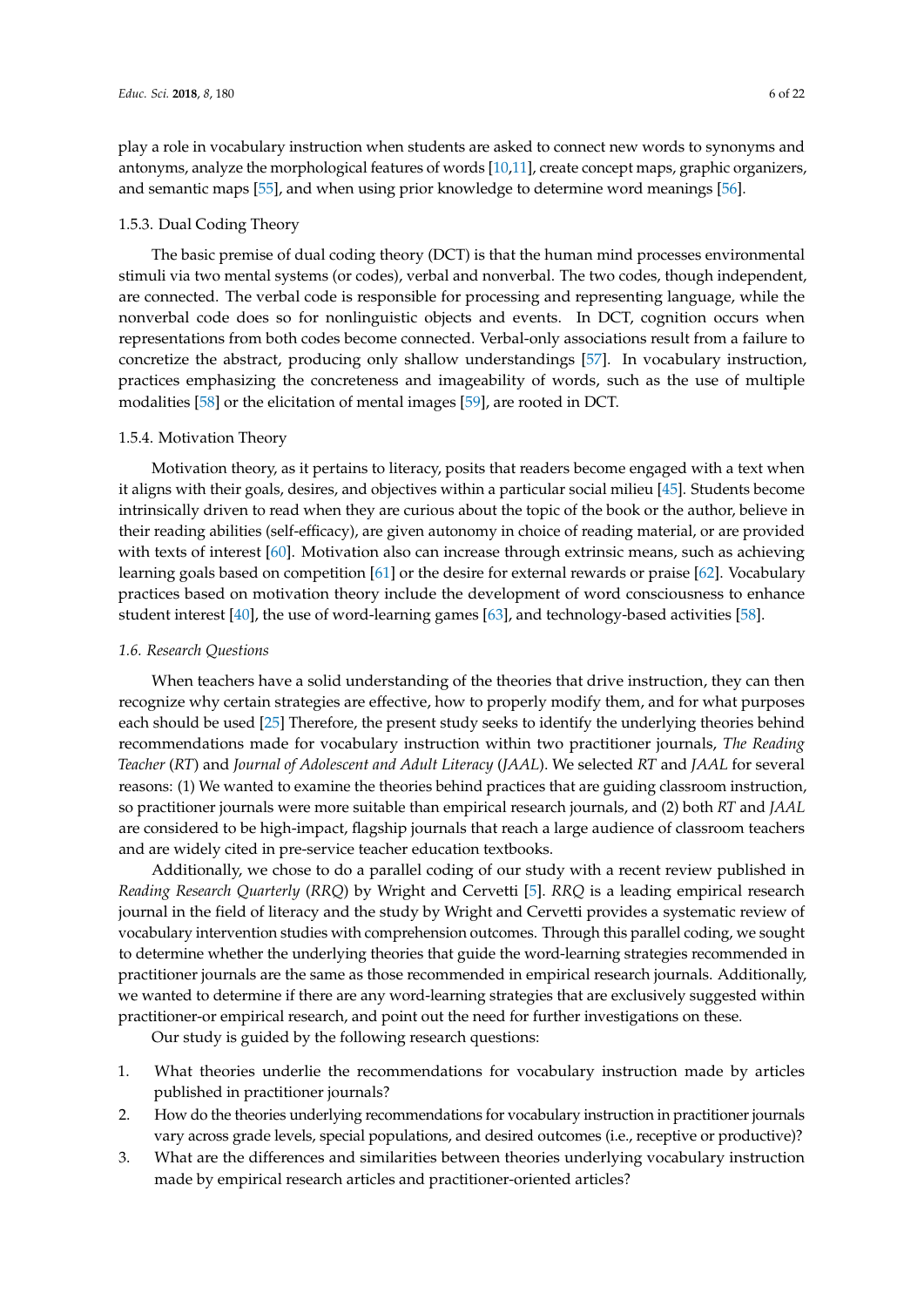## **2. Methods**

## *2.1. Search Criteria*

The current review includes articles that were published in *RT* and *JAAL* between 2007 and 2017. To be selected, the primary focus of each article (over 50%) had to be on vocabulary instructional strategies. Words synonymous with vocabulary, including *word meaning* and *word knowledge*, were used to search the *RT* and *JAAL* databases, yielding an initial 200 articles: 156 from *RT* and 44 from *JAAL*.

## *2.2. Inclusion and Exclusion Criteria*

Following the review by Yang, Kuo, Ji, and McTigue, we included articles that focused on any aspect of word learning or instruction [\[64\]](#page-17-20). Articles were excluded if over half of the word count of the entire article was not related to vocabulary instruction or if they were book reviews, commentaries, literature reviews, or editorial columns. This culminated in the identification of 76 articles for analysis, 61 from *RT*, and 15 from *JAAL*.

## *2.3. Coding Procedures*

Five out of the six authors collaborated to code the articles. Each article was read in its entirety and coded for the factors most relevant to the research questions, including: (1) Student characteristics, including grade level and explicit reference to ELLs or struggling learners; (2) the desired outcome, such as *productive* or *receptive*; (3) the reading theories underlying the recommended practices; and (4) explicit or implicit statement of theories [\[64\]](#page-17-20).

Following Unrau and Alvermann, recommendations for vocabulary instruction were coded as being guided by social constructivism/sociocultural theories, schema/psycholinguistic theories, DCT, or reading motivation theory [\[45\]](#page-17-1). Decisions on how to code each practice was based on *why* and *how* it was used within the classroom. For example, using vocabulary journals was coded within social constructivism and sociocultural theories because students were encouraged to work collaboratively to create their own definitions and to share explanatory resources and illustrations. A theory was coded as *explicit* if it was named within the article, and *implicit* if the theory was not stated, but enough evidence was present to suggest that it provided a framework for the practice [\[61\]](#page-17-17). Finally, articles could be coded as being guided by more than one theory if sufficient evidence was present [\[64\]](#page-17-20).

After the initial coding was completed, 20% of the articles ( $n = 40$ ) were stratified and randomly selected for re-coding to establish interrater reliability. Initial results yielded 73% agreement, which was determined to be unsatisfactory. Coders met and discussed all discrepancies, after which a second round of coding was conducted following the revised coding scheme, and an interrater reliability of 85% was reached. Coders met one final time to resolve all remaining differences.

# **3. Results and Discussion**

#### *3.1. Research Question One*

Research question one asked, what theories underlie the recommendations for vocabulary instruction made by articles published in practitioner journals? We found that recommendations guided by social constructivism/sociocultural theories were the most prevalent, followed by schema/psycholinguistic theories, motivation theory, and finally DCT (see Table [1\)](#page-8-0). These findings will be discussed in greater detail below.

Eighty-eight percent ( $n = 67$ ) of the recommendations were guided by social constructivism and sociocultural theories, with only 6% (*n* = 4) explicitly naming the theory. This finding is anticipated, as teaching pedagogy has increasingly emphasized learning through social, collaborative discovery [\[65\]](#page-17-21). In *RT* and *JAAL*, suggestions based on these theories included the use of cooperative groups to create student-friendly definitions [\[66\]](#page-17-22), and partner "think–pair–share" work to build meaningful sentences with new words [\[67\]](#page-17-23).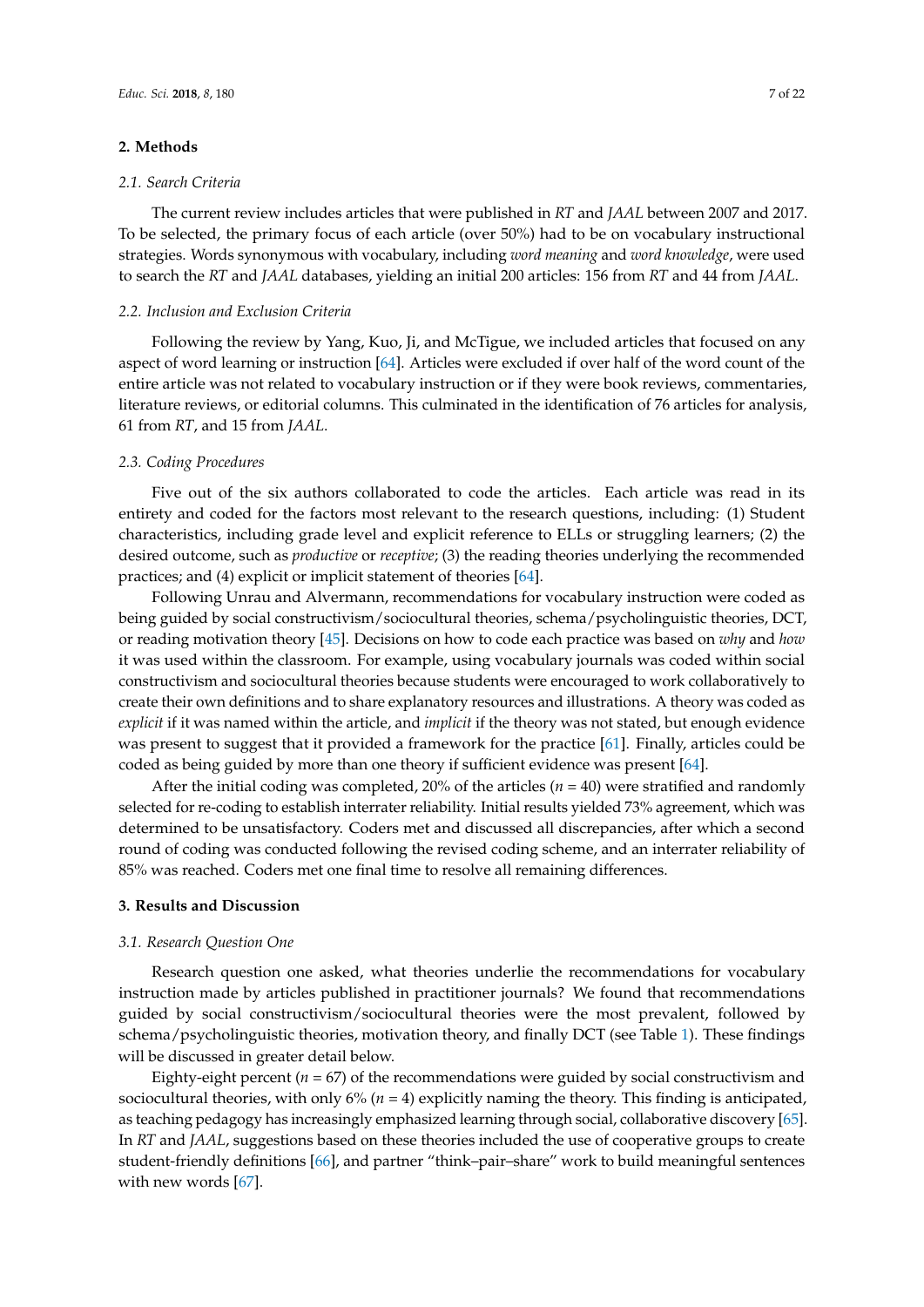| Citation                                          | Grade Level <sup>1</sup> | <b>Explicit References</b><br>to ELLs | <b>Explicit References</b><br>to Struggling Readers | Vocabulary<br>Type <sup>2</sup> | Technology          | Social Constructivism/<br><b>Sociocultural Theories</b> | Schema/<br>Psycholinguistic | <b>Dual Coding</b><br><b>Theory</b> | Motivation<br><b>Theory</b> |
|---------------------------------------------------|--------------------------|---------------------------------------|-----------------------------------------------------|---------------------------------|---------------------|---------------------------------------------------------|-----------------------------|-------------------------------------|-----------------------------|
| Abrams and Walsh (2014) [41]                      | HS                       |                                       |                                                     | $\overline{\mathrm{R}}$         | $\rm X$ $^5$        |                                                         |                             |                                     | Implicit                    |
| Adams and Pegg (2012) [68]                        | HS                       |                                       |                                                     | $\mathbf{P}$                    |                     | Implicit                                                | Implicit                    |                                     |                             |
| Baumann, Ware, and Edwards (2007) [69]            | <b>UE</b>                |                                       |                                                     | $\mathbf P$                     |                     | Implicit                                                | Implicit                    | Implicit                            | Implicit                    |
| Beauchat, Blamey, and Walpole (2009) [70]         | PS                       |                                       |                                                     | $\mathbb R$                     |                     | Implicit                                                |                             | Implicit                            |                             |
| Blamey and Beauchat (2011) [71]                   | PS                       |                                       |                                                     | $\mathbb R$                     |                     | Implicit                                                | Implicit                    | Implicit                            |                             |
| Boulwar-Gooden (2010) [72]                        | UE                       |                                       |                                                     | R                               |                     | Implicit                                                | Implicit                    |                                     |                             |
| Boyd, Sullivan, Popp, and Hughes (2012) [73]      | HS                       |                                       |                                                     | $\mathbb R$                     |                     | Implicit                                                | Implicit                    | Implicit                            |                             |
| Brabham et al. (2012) [42]                        | EE and UE                | $X^3$                                 |                                                     | $\overline{\mathrm{R}}$         | $\boldsymbol{\chi}$ | Implicit                                                | Implicit                    |                                     |                             |
| Briceño (2016) [74]                               | $\rm{EE}$                | X                                     |                                                     | $\mathbb R$                     |                     | Implicit                                                | Implicit                    |                                     |                             |
| Bromley (2007) [75]                               | MS and HS                | X                                     |                                                     | $\mathbf{P}$                    |                     | Implicit                                                | Implicit                    |                                     | Implicit                    |
| Ciechanowski (2009) [76]                          | UE                       | X                                     |                                                     | $\mathbf{P}$                    |                     | Implicit                                                |                             |                                     | Implicit                    |
| Crosson and Lesaux (2013) [77]                    | UE                       | X                                     |                                                     | $\mathbf{P}$                    |                     |                                                         | Implicit                    |                                     |                             |
| Dalton and Grisham (2011) [58]                    | UE                       | X                                     | $\rm X$ $^4$                                        | ${\mathbb R}$                   | X                   | Implicit                                                | Implicit                    | Implicit                            | Implicit                    |
| Dashiell and DeBruin-Parecki (2014) [78]          | PS                       |                                       | $\boldsymbol{\chi}$                                 | $\mathbb R$                     | X                   | Implicit                                                | Implicit                    | Implicit                            | Explicit                    |
| Donnelly and Roe (2010) [79]                      | UE                       | X                                     |                                                     | $\mathbf{P}$                    |                     | Implicit                                                | Implicit                    |                                     | Implicit                    |
| Ellery $(2010)$ [66]                              | $\star$                  |                                       |                                                     | P                               |                     | Implicit                                                | Implicit                    |                                     | Implicit                    |
| Feezell (2012) [67]                               | UE                       | $\chi$                                |                                                     | P                               |                     | Implicit                                                | Implicit                    |                                     |                             |
| Fisher and Frey (2014) [80]                       |                          |                                       |                                                     | P                               | X                   | Implicit                                                | Implicit                    |                                     | Implicit                    |
| Flanigan and Greenwood (2007) [81]                | <b>MS</b>                |                                       |                                                     | $\overline{\mathbf{R}}$         |                     | Implicit                                                | Implicit                    |                                     | Implicit                    |
| Flanigan and Greenwood (2007) [81]                | <b>MS</b>                |                                       |                                                     | $\mathbb R$                     |                     | Implicit                                                | Implicit                    |                                     | Implicit                    |
| Flanigan, Templeton, and Hayes (2012) [82]        | HS                       |                                       |                                                     | $\mathbb R$                     |                     |                                                         | Implicit                    |                                     |                             |
| Flynt and Brozo (2008) [83]                       | $\ast$                   | X                                     |                                                     | $\mathbf{P}$                    | X                   | Implicit                                                | Implicit                    |                                     |                             |
| Gallagher and Anderson (2016) [84]                | UE                       |                                       |                                                     | P                               |                     | Implicit                                                | Implicit                    | Implicit                            |                             |
| Ganske (2016) [85]                                | EE                       |                                       |                                                     | $\mathbb R$                     |                     |                                                         |                             | Implicit                            |                             |
| Gill (2007) [86]                                  | $\ast$                   |                                       |                                                     | $\overline{\mathrm{R}}$         |                     | Implicit                                                | Implicit                    | Implicit                            |                             |
| Gillanders, Castro, and Franco (2014) [87]        | PS                       | X                                     |                                                     | R                               |                     | Implicit                                                | Implicit                    | Implicit                            | Implicit                    |
| Gillis (2014) [88]                                |                          |                                       |                                                     | R                               |                     | Implicit                                                | Implicit                    |                                     |                             |
| Giroir, Grimaldo, Vaughn, and Roberts (2015) [37] | EE and UE                | $\chi$                                |                                                     | $\overline{\mathrm{R}}$         |                     | Explicit                                                | Explicit                    | Implicit                            |                             |
| Goodwin and Perkins (2015) [89]                   | EE, UE and MS            |                                       | X                                                   | $\, {\bf R}$                    |                     | Implicit                                                | Implicit                    |                                     |                             |
| Goodwin, Cho, and Nichols (2016) [90]             | <b>MS</b>                |                                       |                                                     | $\overline{\mathrm{R}}$         |                     | Implicit                                                | Implicit                    |                                     |                             |
| Goodwin, Lipsky, and Ahn (2012) [91]              | EE, UE and MS            |                                       |                                                     | R                               |                     | Implicit                                                | Implicit                    |                                     |                             |
| Grant et al. (2012) [92]                          | <b>MS</b>                |                                       |                                                     | $\mathbb R$                     |                     | Explicit                                                | Explicit                    |                                     | Explicit                    |
| Graves and Watts-Taffe (2008) [93]                | $\ast$                   |                                       |                                                     | $\mathbb R$                     |                     |                                                         |                             |                                     |                             |
| Green (2015) [94]                                 | UE                       |                                       |                                                     | $\overline{\mathrm{R}}$         |                     |                                                         | Implicit                    |                                     |                             |
| Greenwood and Flanigan (2007) [95]                | <b>UE</b>                |                                       |                                                     | $\mathbb R$                     |                     |                                                         | Implicit                    |                                     |                             |
| Griffith and Ruan (2007) [96]                     | $\rm{EE}$                | X                                     | $\chi$                                              | P                               |                     | Implicit                                                |                             |                                     |                             |
| Hall (2016) [97]                                  | $\rm EE$                 |                                       |                                                     | $\mathbf P$                     |                     | Explicit                                                |                             |                                     |                             |
| Harmon et al. (2009) [98]                         | <b>MS</b>                |                                       |                                                     | $\mathbb R$                     |                     | Implicit                                                |                             | Implicit                            |                             |
| Helman and Burns (2008) [99]                      | $\rm{EE}$                | $\chi$                                |                                                     | $\overline{\mathrm{R}}$         |                     | Implicit                                                |                             | Implicit                            | Implicit                    |
| Hendrix and Griffin (2017) [100]                  | <b>MS</b>                |                                       |                                                     | R                               | X                   | Implicit                                                | Implicit                    |                                     | Implicit                    |
| Hernández (2016) [101]                            | EE UE                    | $\chi$                                |                                                     | ${\mathbb R}$                   | $\chi$              |                                                         | Implicit                    | Implicit                            |                             |
| Kieffer and Lesaux (2007) [102]                   | <b>MS</b>                |                                       |                                                     | $\mathbf{P}$                    |                     | Implicit                                                | Implicit                    |                                     | Implicit                    |
| Kesler (2010) [103]                               | EE UE                    |                                       |                                                     | $\mathbf{P}$                    |                     | Implicit                                                | Implicit                    | Implicit                            |                             |
| Kieffer and Lesaux (2010) [102]                   | UE                       |                                       |                                                     | R                               |                     | Implicit                                                | Implicit                    |                                     |                             |
| Kieffer and Lesaux (2010) [102]                   | <b>MS</b>                | X                                     |                                                     | P                               |                     |                                                         | Implicit                    |                                     |                             |
|                                                   |                          |                                       |                                                     |                                 |                     |                                                         |                             |                                     |                             |

**Table 1.** Summary of articles included, presented chronically.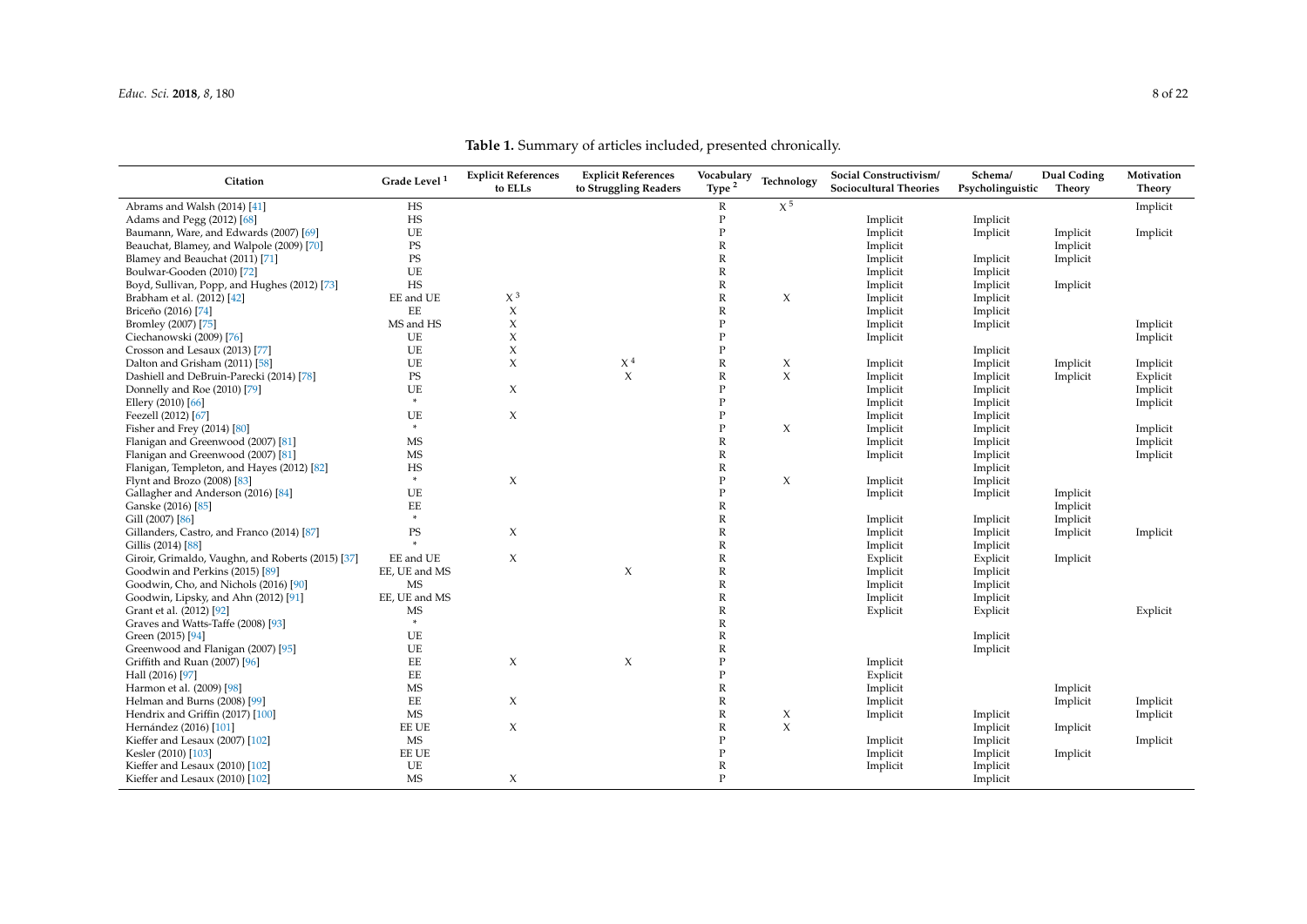| Table 1. Cont. |  |
|----------------|--|
|----------------|--|

| Citation                                         | Grade Level <sup>1</sup> | <b>Explicit References</b><br>to ELLs | <b>Explicit References</b><br>to Struggling Readers | Vocabulary<br>Type    | Technology          | Social Constructivism/<br><b>Sociocultural Theories</b> | Schema/<br>Psycholinguistic | <b>Dual Coding</b><br>Theory | Motivation<br>Theory |
|--------------------------------------------------|--------------------------|---------------------------------------|-----------------------------------------------------|-----------------------|---------------------|---------------------------------------------------------|-----------------------------|------------------------------|----------------------|
| Kindle (2009) [104]                              | EE                       |                                       |                                                     | R                     |                     | Implicit                                                |                             |                              |                      |
| Kozdras, Joseph, and Schneider (2015) [43]       | UE                       | $\chi$                                |                                                     | P                     | X                   | Implicit                                                |                             |                              | Implicit             |
| Kucan (2012) [105]                               |                          |                                       |                                                     | R                     |                     | Implicit                                                | Implicit                    |                              |                      |
| Labbo, Love, and Ryan (2007) [44]                | EE                       |                                       |                                                     | P                     | $\boldsymbol{\chi}$ | Implicit                                                | Implicit                    | Implicit                     | Implicit             |
| LaBrocca and Morrow (2016) [106]                 | UE                       |                                       |                                                     | P                     |                     | Implicit                                                | Implicit                    | Implicit                     | Implicit             |
| Lane and Allen $(2010)$ $[40]$                   | EE                       |                                       |                                                     |                       |                     | Implicit                                                |                             |                              | Implicit             |
| Larson (2014) [107]                              | EE                       |                                       |                                                     |                       |                     | Implicit                                                | Implicit                    |                              | Implicit             |
| Manyak (2007) [108]                              | EE UE MS                 |                                       |                                                     |                       |                     | Implicit                                                | Implicit                    |                              |                      |
| Manyak (2010) [109]                              | UE                       | X                                     |                                                     | R                     |                     | Implicit                                                | Implicit                    |                              | Implicit             |
| Manyak and Bauer (2009) [110]                    |                          | $\chi$                                |                                                     | R                     |                     | Implicit                                                | Implicit                    | Implicit                     | Implicit             |
| Manyak et al. (2014) [111]                       | UE                       |                                       |                                                     | R                     |                     | Implicit                                                | Implicit                    | Implicit                     | Implicit             |
| McGee and Schickedanz (2007) [112]               | PS EE                    |                                       |                                                     | R                     |                     | Implicit                                                | Implicit                    | Implicit                     |                      |
| McKeown et al. (2013) [113]                      | <b>MS</b>                |                                       |                                                     | R                     | $\chi$              | Implicit                                                | Implicit                    |                              | Implicit             |
| Mountain, L. (2007) [114]                        | HS                       |                                       |                                                     | D                     |                     | Implicit                                                | Implicit                    |                              | Implicit             |
| Neuman and Roskos (2012) [115]                   | $\ast$                   |                                       |                                                     |                       |                     | Implicit                                                | Implicit                    | Implicit                     | Implicit             |
| Picot (2017) [116]                               | EE UE                    | X                                     |                                                     | R                     |                     | Implicit                                                |                             | Implicit                     | Implicit             |
| Pierce and Fontaine (2009) [117]                 | UE                       |                                       |                                                     | R                     |                     | Implicit                                                |                             |                              |                      |
| Pollard-Durodola et al. (2011) [118]             | PS                       |                                       |                                                     | D                     |                     | Implicit                                                | Implicit                    | Implicit                     | Implicit             |
| Putman and Kingsley (2009) [119]                 | UE                       |                                       |                                                     | $\mathbb R$           | X                   | Implicit                                                | Implicit                    |                              | Implicit             |
| Rasinski, Padak, Newton, and Newton (2011) [120] | EE UE                    |                                       |                                                     | R                     |                     | Implicit                                                | Implicit                    |                              |                      |
| Rodgers (2017) [121]                             | EE                       |                                       | $\chi$                                              | $\mathbb R$           |                     | Implicit                                                |                             |                              |                      |
| Savino (2011) [122]                              | <b>MS</b>                |                                       |                                                     | P                     | X                   | Implicit                                                | Implicit                    |                              | Implicit             |
| Snell, Hindman, and Wasik (2015) [123]           | PS EE                    |                                       |                                                     | $\mathbb R$           |                     | Implicit                                                | Implicit                    |                              | Implicit             |
| Toth (2013) [124]                                | EE                       |                                       |                                                     | R                     |                     | Implicit                                                | Implicit                    |                              |                      |
| Townsend (2009) [125]                            | <b>MS</b>                | X                                     |                                                     | R                     |                     |                                                         |                             |                              | Implicit             |
| Wessels (2011) [126]                             | $\ast$                   | $\chi$                                |                                                     | R                     |                     | Implicit                                                | Implicit                    |                              |                      |
| Williams et al. (2009) [127]                     | EE                       |                                       |                                                     | D                     |                     | Explicit                                                |                             |                              | Explicit             |
| Winters (2009) [128]                             | $\ast$                   |                                       |                                                     | R                     | X                   | Implicit                                                | Implicit                    |                              |                      |
| Wolsey, Smetana, and Grisham (2015) [129]        | UE                       |                                       |                                                     | R                     | $\boldsymbol{\chi}$ | Implicit                                                |                             |                              | Implicit             |
| Wright (2014) [130]                              | EE                       |                                       |                                                     | $\overline{\text{R}}$ |                     | Implicit                                                | Implicit                    |                              | Implicit             |
| Yopp and Yopp (2007) [131]                       | $*$                      |                                       |                                                     | R                     |                     | Implicit                                                | Implicit                    | Implicit                     |                      |
| Zoski and Erickson (2017) [132]                  | EE                       |                                       | X                                                   | $\mathbb R$           |                     | Implicit                                                | Implicit                    |                              |                      |

<span id="page-8-0"></span>Note: <sup>1</sup> PS: Preschool; EE: Early elementary (Grades K–2); UE: Upper elementary (Grades 3–5); MS: Middle school (Grades 6–8); HS: High school (Grades 9–12); U: University students; A: Adult; \*: Grade level is not indicated in the article; <sup>2</sup> P: Productive vocabulary; R: Receptive vocabulary; <sup>3</sup> X: ELLs are explicitly referred in the article; <sup>4</sup> X: Struggling readers are explicitly referred in the article; <sup>5</sup> X: Technology is applied into vocabulary instruction.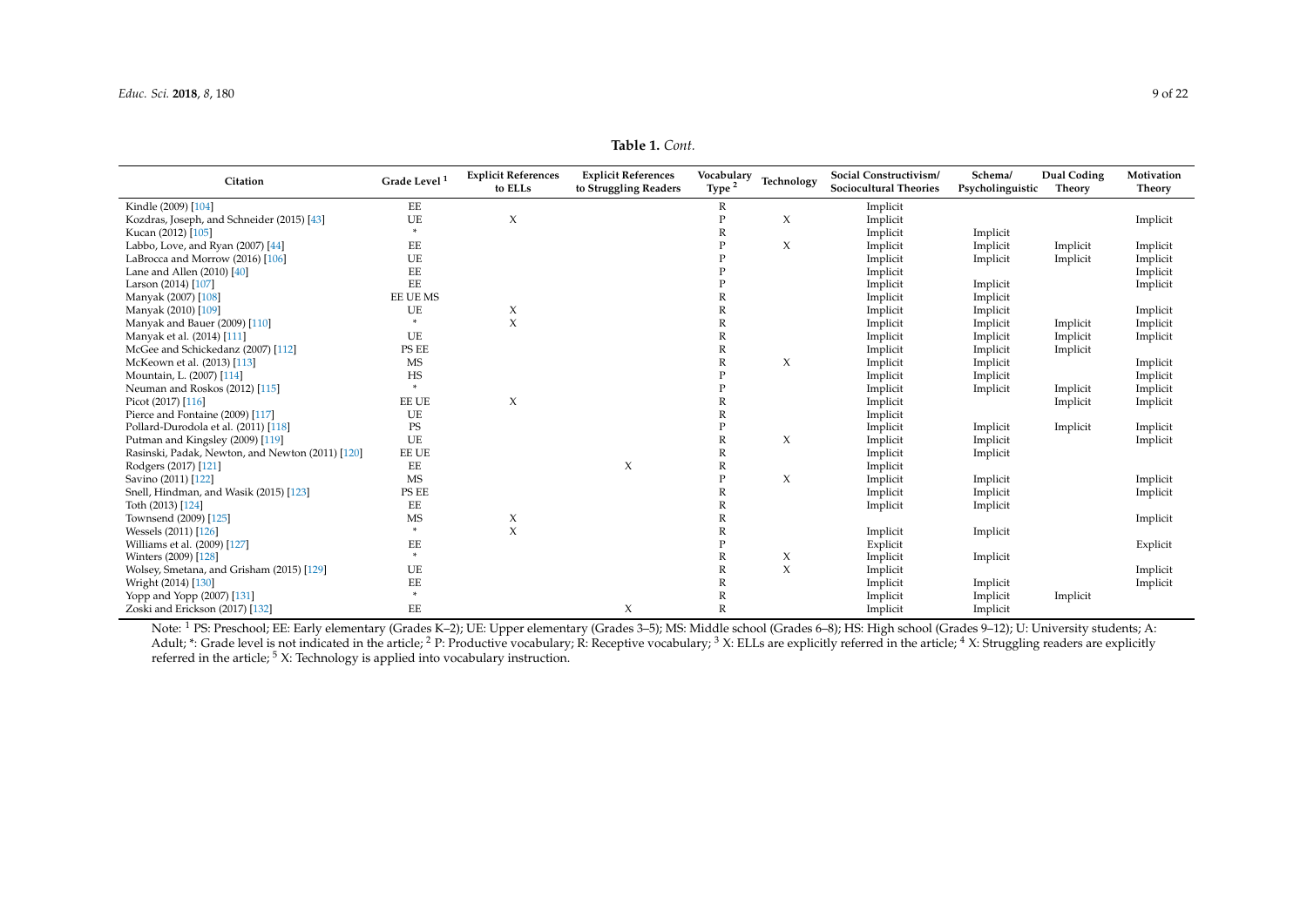Social constructivism and sociocultural theories may be critical for word learning, as collaborative practices enable teachers to conquer the old-fashioned, deep-rooted notion that vocabulary instruction is solely about providing definitional information while students remain passive listeners. Instead, students engage in the word-learning process interactively, which was evidenced in the suggestion provided by Giroir, Grimaldo, Vaughn, and Roberts; the authors recommended the use of read-aloud discussions to challenge students to "use and predict new language by making meaningful text-to-self and text-to-world connections" [\[36\]](#page-16-18) (p. 640). Collaborative scaffolding, such as within discussions, fosters multidimensional, world knowledge that goes beyond ability to recall meanings. This knowledge entails fluent access to the precise metaphorical use of words, awareness of oral and written word formats, and the ability to manipulate words across various contexts [\[35\]](#page-16-17).

Schema and psycholinguistic theories also commonly influenced recommendations for vocabulary instruction, coded in 76% (*n* = 58) of reviewed articles, with 3% (*n* = 2) explicitly naming the theory. This aligns with findings by Wright et al., who determined that practitioner articles about science disciplinary literacy instruction were largely guided by schema theory [\[25\]](#page-16-7). In the current review, authors such as Flanigan and Greenwood recommended teaching words through semantic groupings and by comparing and contrasting features of words [\[81\]](#page-18-21). Also recommended to support students' development and reorganization of conceptual knowledge was the use of the Frayer Model, a graphic organizer that requires students to define target vocabulary, generate examples and non-examples, provide characteristics, and/or illustrate the word meanings [\[36\]](#page-16-18). Briceño asked dual language teachers to create cognate word walls and incorporate students' home language into class discussions to foster understanding about shared semantic meanings and the phonological and orthographic features of each word [\[74\]](#page-18-29). Through this, students were able to build rich representations of cognates that went beyond semantics. Afterwards, students were encouraged to use words from the cognate walls within their writing.

The prevalence of Schema/Psycholinguistic strategies indicates that a large chunk of classroom vocabulary instruction centers around the activation of prior knowledge, mental organization of words, and the connection of words to each other. While such strategies play a critical role in word processing, instructional practices that focus only on association (such as categorizing synonyms and antonyms) are not enough for students to gain a deep understanding of words [\[133\]](#page-20-5). Strategies such as the Frayer Model must be accompanied by opportunities for students to actively use words in meaningful and authentic ways [\[14\]](#page-15-11). Students should be given opportunities to talk about the connections between words, including analyzing word relationships and articulating incidents when one synonym would be preferable over another [\[14\]](#page-15-11).

Motivation was the third most coded theory, underlying  $47\%$  ( $n = 36$ ) of the articles, and explicitly referred to within  $9\%$  ( $n = 3$ ). Tenets of motivation theory include the use of rewards, competition, and the generation of student interest, all of which were evidenced in the reviewed articles. The majority of recommendations focused on building intrinsic motivation through word consciousness activities [\[39,](#page-16-21)[64](#page-17-20)[,69,](#page-17-30)[107](#page-19-28)[,109](#page-19-29)[,133](#page-20-5)[,134\]](#page-20-6) designed to increase student interest in words. To illustrate, Baumann et al. encouraged teachers to promote engagement through an activity where students investigate common slang words used in their homes [\[69\]](#page-17-30).

Also popular within *RT* and *JAAL* was the use of games for increasing both intrinsic and extrinsic motivation [\[41](#page-16-23)[,43](#page-16-28)[,58,](#page-17-14)[78,](#page-18-30)[80](#page-18-31)[,106](#page-19-30)[,114,](#page-19-31)[122,](#page-19-32)[125\]](#page-19-33). Townsend described a variety of games that can be used to build the English vocabulary of ELLs, including picture and music puzzlers, matching and dice games, taboo, jeopardy, and pictionades [\[125\]](#page-19-33). She found that the games were "by far, the most engaging part of the intervention, and they were an essential draw to the program for students who would not have been easily convinced of the immediate value of learning words" [\[125\]](#page-19-33) (p. 250). Technology-based games and programs were also recommended in several articles as a strategy for creating student interest in word learning [\[41](#page-16-23)[,43](#page-16-28)[,129\]](#page-20-7).

Abrams and Walsh were the only researchers to note the potential of technology for increasing autonomy, as the immediate feedback provided by the computer program in their study facilitated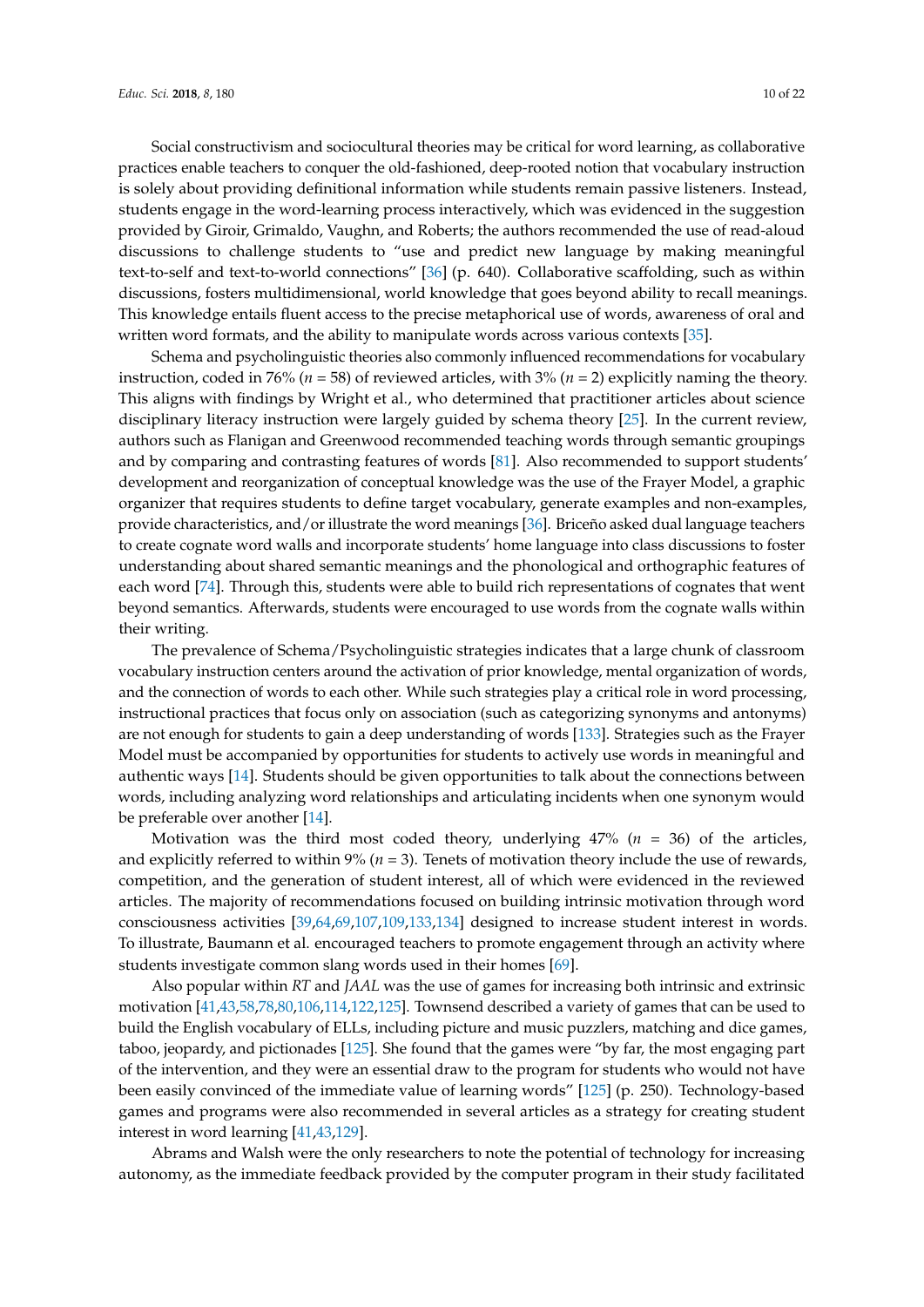independent learning [\[41\]](#page-16-23). This article was unique in that it explores an aspect of motivation theory that has been underused in vocabulary instruction. Aspects such as the development of autonomy, self-efficacy, and personal goal setting were largely overlooked within the other articles in *RT* and *JAAL*. Recommendations for vocabulary instruction that address these, such as the suggestion by Grant, Lapp, Fisher, Johnson, and Frey to use inquiry-based learning to shift the responsibility of learning from teachers to students, should be further examined for their impact on word learning [\[92\]](#page-18-32). Additionally, studies involving individualized technology should consider its potential to facilitate multiple aspects of motivation theory, such as the development of goals and self-efficacy [\[135\]](#page-20-8).

Uncommon within the literature were vocabulary instruction practices based on DCT, found in only 32% (*n* = 24) of the articles, and all implicitly coded. These findings contrast with those of Wright et al., in which DCT was the second most commonly identified theory [\[25\]](#page-16-7). In *RT* and *JAAL*, strategies based on DCT revolved around the use of digital books [\[58\]](#page-17-14) and the incorporation of drama, real objects, and visual images [\[109\]](#page-19-29). The use of *mnemonics keywords,* in which students are asked to generate mental images to make words more memorable and concrete, was never mentioned over the past decade in *RT* and *JAAL* [\[39\]](#page-16-21). Future studies published in *RT* and *JAAL* could highlight this instructional practice and its role in developing students' vocabulary.

The shortage of recommendations guided by DCT might indicate a failure by teachers and researchers to recognize the association between the different processes in vocabulary learning, or a general misunderstanding about the tenets of DCT. Sadoski and Paivio argue that DCT is frequently misunderstood or mischaracterized, with many believing that it solely encompasses the connection of verbal representations to nonverbal representations [\[57\]](#page-17-13). While word learning should include opportunities to activate verbal and nonverbal aspects of vocabulary, word concreteness (e.g., ring) and word context (e.g., wedding ring, boxing ring, telephone ring) must also be acknowledged [\[39\]](#page-16-21) (p. 223). DCT discourages teachers from using visuals in isolation, as students are then forced to infer appropriate contextual referents and meanings. Thus, it is imperative that educators are provided with explicit theoretical rationales of DCT to overcome misconceptions and unsupported practices.

## *3.2. Research Question Two*

Research question two sought to uncover how the theories underlying vocabulary instructional practices differed across grade levels, special populations, and desired outcomes of vocabulary learning. Findings will be discussed below.

Twenty-eight percent (*n* = 21) of the reviewed articles explicitly focused on vocabulary instruction for ELLs. Of these, 81% (*n* = 17) were driven by theories of social constructivism/socioculturalism, 71% (*n* = 15) by schema/psycholinguistic theories, 52% (*n* = 11) guided by motivation theory, and 33% (*n* = 7) by DCT. Much like the strategies recommended for the general student population, the social nature of word learning and scaffolding was highly valued within ELL instruction. For example, Ciechanowski suggested engaging ELLs in critical discussions using new vocabulary words, so that students could utilize their sociocultural resources to build meaning [\[76\]](#page-18-33). In-depth word analysis [\[136\]](#page-20-9) was also supported within the reviewed articles; most commonly, authors recommended that teachers use morphemic word analysis when working with ELLs [\[137](#page-20-10)[–139\]](#page-20-11). Articles that recommended this strategy posited that structured exposure to, and teaching of, meaningful word parts through scaffolding and class discussions is essential for the vocabulary development of ELLs [\[86\]](#page-18-27).

Aside from the prominence of social constructivism/sociocultural theories, schema theory also played a large role in ELL instruction. This may be due to the widely-held belief that schema theory involves the activation of background knowledge, which has been long recognized as a successful strategy for ELL reading instruction [\[54\]](#page-17-10). Future recommendations for ELLs should consider how other aspects of schema theory, such as strategies for "structuring" information in a way that is efficient for encoding, storing, and retrieving words, impacts second-language word learning.

Very few articles that made specific reference to struggling readers  $(8\%, n = 6)$ , which is surprising given the fact that, in 2015, only 36% of fourth graders were performing at or above the basic level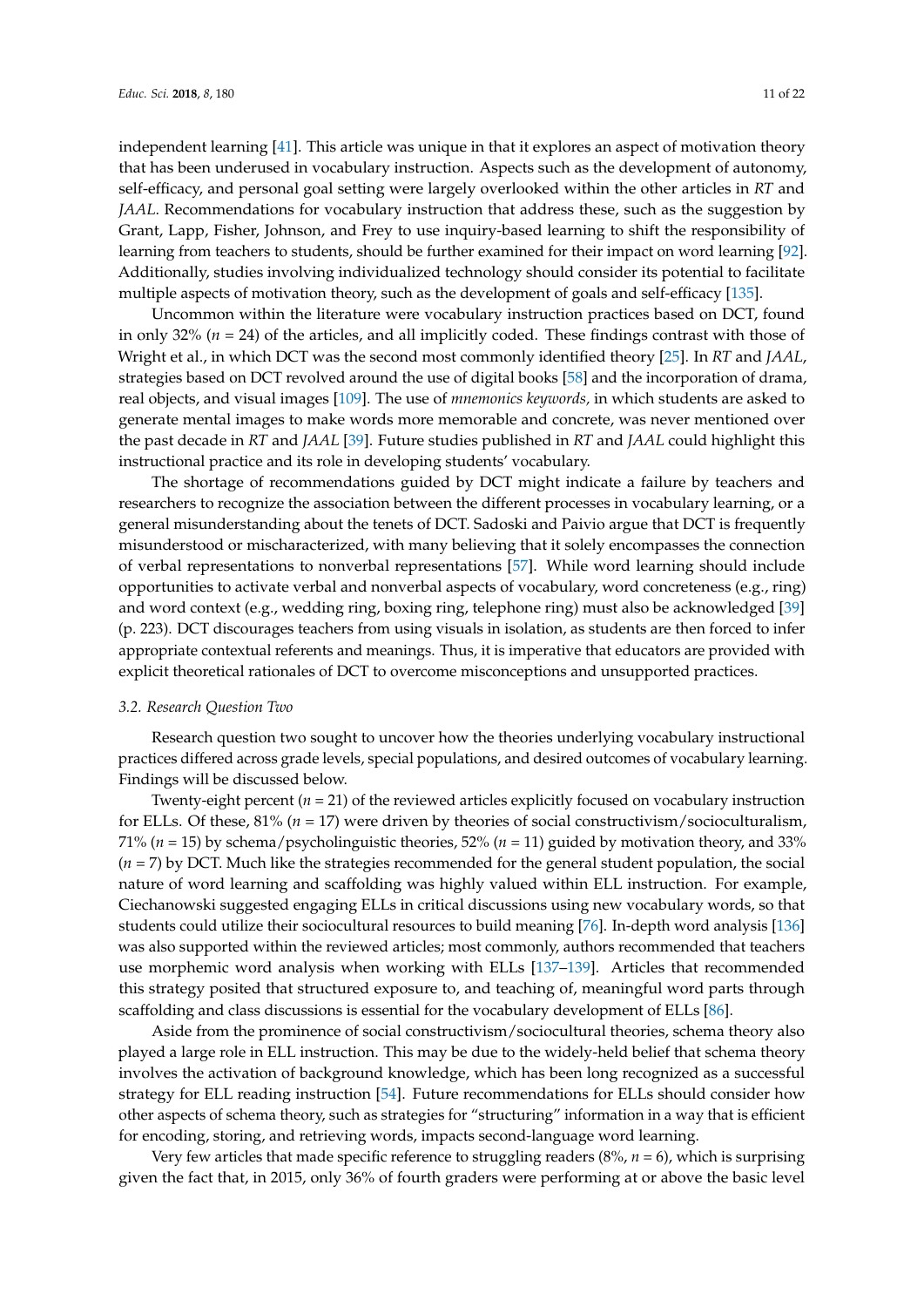in reading [\[19\]](#page-16-1). Similar to the findings for ELLs, social constructivism/sociocultural theories drove most suggestions (100%,  $n = 6$ ) for struggling readers. Sixty-seven percent ( $n = 4$ ) were based on schema/psycholinguistic theories, whereas 33% (*n* = 2) were rooted in motivation, and 33% (*n* = 2) in DCT.

It is intriguing that more recommendations were not based on motivation theory, given that struggling readers would likely benefit from the development of self-efficacy and personal goal setting. Research has shown that high self-efficacy is correlated with higher achievement [\[140\]](#page-20-12) and that values, goals, and expectancy mediate the relationship between self-efficacy and achievement [\[141\]](#page-20-13). In the present review, one study extolled the use of word-learning technology for igniting the struggling readers' interest in words and for developing self-efficacy [\[58\]](#page-17-14); however, the latter was more of an afterthought and not emphasized within the article. Research has consistently shown that technology increases the engagement and interest of struggling readers [\[142\]](#page-20-14); however, other aspects of motivation theory need to be considered when planning for instruction. Educators of struggling learners should be careful to include a variety of motivational techniques within their vocabulary instruction.

Similarly, very few articles targeting struggling students were influenced by DCT. This lack may be attributed to the nature of instructional recommendations usually provided for this population, which highlights the use of independent word-learning strategies, such as morphological analysis. While Sadoski argues that DCT encompasses morphological analysis when students analyze words into meaningful parts, then "recombine those parts into meaningful wholes" [\[39\]](#page-16-21) (p. 233), this argument fails to provide a sufficient explanation for how this connects to the nonverbal code. Because of this concern, we coded the morphological analysis strategy as underlain by the schema, social constructivism, and sociocultural theories.

Eighty percent  $(n = 61)$  of the identified articles were drawn from *RT*, a journal geared primarily towards teachers of elementary-aged students. Conversely, only 20% percent (*n* = 15) of articles were from *JAAL*, a journal for middle- and high-school practitioners. This paucity is alarming, as it suggests that the focus on vocabulary instruction within research dwindles as students get older. McKeown et al. echoed this concern, noting the lack of intervention studies focusing on word learning that have been conducted with middle- and high-school students [\[18\]](#page-16-0).

Social constructivism and sociocultural theories were found to significantly underlie most vocabulary instructional recommendations, particularly for the elementary grade levels. Seventy-three percent (*n* = 11) of the articles in *JAAL* were based on these theories, indicating the possibility that middle- and high-school students are using social constructivist/socioculturally-rooted activities to develop academic word knowledge.

Teachers of elementary students were also frequently directed to use strategies based on schema/psycholinguistic theories for building word knowledge. This aligns with findings by Chilton and Ehri, who determined that third graders learned the meaning of vocabulary words better when using cohesive sentences (schema theory) than unconnected sentences [\[143\]](#page-20-15). Thus, elementary teachers would benefit from a solid understanding of these theories in order to effectively design and modify vocabulary instruction for their students.

Motivation theory undergirded 60% (*n* = 9) of *JAAL* articles. This number is relatively large compared to those found in *RT* (20%, *n* = 12), which may be due to the increased focus on autonomy in the upper grades, as students strive to become independent thinkers who are less reliant on teacher assistance [\[102\]](#page-19-34). Alternately, DCT was somewhat influential for vocabulary learning in early schooling, but only underlay recommendations in 13% (*n* = 2) of *JAAL* articles. We noted that the vocabulary instructional practices published in *JAAL* were more abstract in nature; once again, this could be attributed to the focus on content instruction in the upper grades. However, many recently-published content areas textbooks for older learners contain visuals [\[144\]](#page-20-16), so teachers must not assume that students are going to make the verbal–nonverbal connection naturally [\[57,](#page-17-13)[144\]](#page-20-16). Direct, explicit, and scaffolded instruction is required. Practices guided by DCT could assist in concretizing the abstract and allowing students to connect verbal representations to context-appropriate visuals.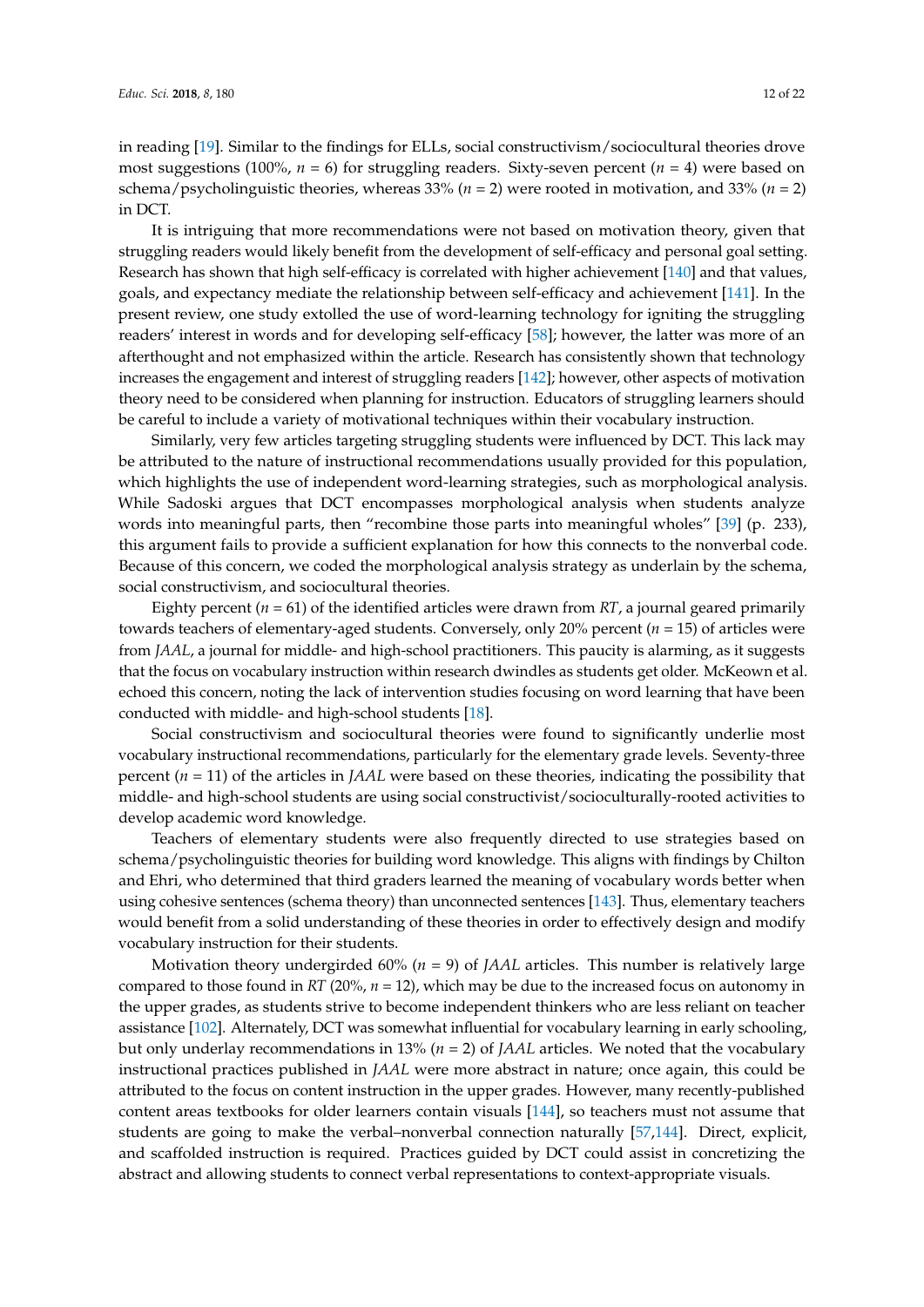Articles were also coded for the desired outcome (productive or receptive) focused on. Our review noted that the majority of recommendations sought to increase receptive vocabulary; whereas 68% (*n* = 50) of articles provided recommendations for developing receptive vocabulary, only 34% (*n* = 26) focused on productive. Much like our other findings, recommendations for both outcomes were primarily driven by social constructivism/sociocultural theories (Receptive 84%, *n* = 43; Productive 92%, *n* = 24) and schema theories (Receptive 76%, *n* = 39; Productive 73%, *n* = 19). Strategies for productive vocabulary were more frequently derived from motivation theory (65%, *n* = 17) than those focusing on receptive vocabulary (37%, *n* = 19).

The fact that productive vocabulary has been largely overlooked was unexpected, especially considering the recent emphasis in vocabulary literature on active word use across a variety of contexts [\[14\]](#page-15-11). Vocabulary instruction should not end at an assessment of understanding or a recall of words, but should instead consider if students are able to use the new words they have acquired. Kelley et al. assert that integrating writing activities into vocabulary instruction is essential, because including new words within writing indicates a true understanding of their meaning [\[134\]](#page-20-6). However, the use of writing for vocabulary development was reported in very few of the articles in *RT* and *JAAL.* Those that did ask students to write only required a few sentences, such as writing within semantic graphic organizers or creating sentences with new words [\[68](#page-17-31)[,79\]](#page-18-34). Only articles that included journaling activities called for students to write multiple paragraphs using new words [\[97,](#page-18-35)[107\]](#page-19-28), indicating that writing and vocabulary are seldom paired.

#### *3.3. Research Question Three*

In research question three, we sought to determine the differences and similarities between the underlying theories within empirical vocabulary research and practitioner-oriented vocabulary articles. More than half  $(n = 20)$  of the practices coded by Wright and Cervetti intersected with practices identified in our coding scheme, allowing us to easily code the underlying theory [\[5\]](#page-15-2). For the remaining 11 practices, our team of coders met and reached a consensus on how they should be coded. Through comparing the empirical research articles in Wright and Cervetti to our findings, we sought to discover what vocabulary instructional strategies, if any, were identified in empirical journals but not in practitioner-oriented articles, and vice versa. By highlighting such strategies, we could guide future researchers towards practices that warrant further investigation.

Schema theory was found to guide 48% (*n* = 15) of the research interventions reviewed by Wright and Cervetti, suggesting that schema theory exerts an important influence in practitioner and empirical research [\[5\]](#page-15-2). Interestingly, strategies that are encouraged within practitioner journals, such as the Frayer Model [\[68\]](#page-17-31), were absent within the intervention studies reviewed by Wright and Cervetti [\[5\]](#page-15-2). This may suggest that strategies to develop content-area vocabulary are not often emphasized, despite promising evidence that the integration of literacy strategies within content instruction is an effective way to increase students' achievement [\[145\]](#page-20-17).

Social constructivism and sociocultural theories were found to underlie 32% (*n* = 10) of the interventions reported by Wright and Cervetti [\[5\]](#page-15-2). The prevalence of social constructivism and sociocultural theories indicate that both empirical and practitioner-oriented research are pushing for the use of interactive learning activities, such as "think-pair-share" [\[67\]](#page-17-23).

Nine of the instructional practices included in Wright and Cervetti were frequently recommended within *RT* and *JAAL* over the past decade [\[5\]](#page-15-2). The only practice that was seldom suggested for use in the classroom was *syntactic feature analysis*, which requires teachers to draw attention to different forms of the target word, and how they relate to certain parts of speech [\[144\]](#page-20-16). Knowledge of a word extends beyond its *meaning* to its *form* and *use*, which includes its grammatical functions [\[18\]](#page-16-0). Given our findings, it is reasonable to conclude that recommendations for vocabulary instruction published in *RT* and *JAAL* focus primarily on activities to develop *meaning* and *form*, with little acknowledgment of *use* [\[146\]](#page-20-18). Future research could investigate the benefits of incorporating grammar and discourse in vocabulary instruction and suggest evidence-based practices for practitioners.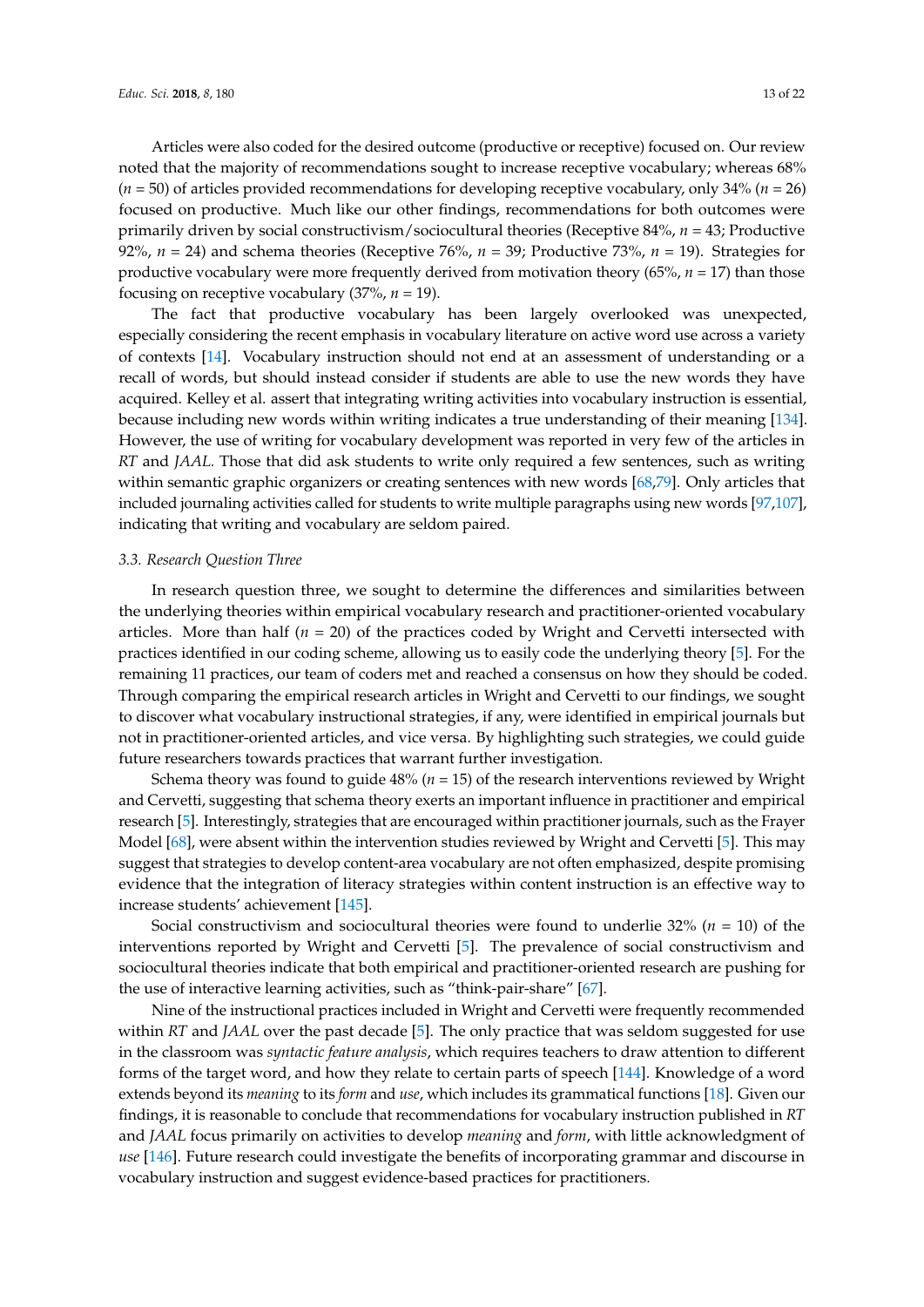Only 18% ( $n = 4$ ) of studies were directed by motivation theory within Wright and Cervetti [\[5\]](#page-15-2). Suggestions grounded in motivation theory, such as the use of real-life experiences, the development of self-efficacy, and games based on student interests, seem to appear more frequently within practitioner journals than in empirical studies. Other underpinnings of motivation theory, such as goal setting and the development of autonomy [\[147\]](#page-20-19), should be examined for their ability to increase breadth and depth of word knowledge, particularly with struggling learners and ELLs. Additionally, researchers may want to consider how traditional constructs of motivation impact diverse student populations, as varying cultural beliefs and goals may require different types of motivational interventions [\[148\]](#page-20-20).

Much like in the present review, intervention studies based on DCT were scarce within Wright and Cervetti, with only 6% (*n* = 2) guided by this theory [\[5\]](#page-15-2). It seems that within both practitioner and research journals, the use of DCT-based strategies for vocabulary learning is uncommon. Interestingly, in reviewing Wright and Cervetti, we noted the overall lack of influence that DCT has had on vocabulary instruction research during 1965–2006. Out of the 31 strategies included by Wright and Cervetti, none outside of Türk and Erçetin and Levin, Levin, Glasman, and Nordwall were guided by DCT [\[149,](#page-20-21)[150\]](#page-20-22). One possible explanation for this is made by Sadoski and Paivio themselves [\[57\]](#page-17-13). They stated that DCT started as a theory of memory and cognition in the 1970s, continued to focus on memory and cognition in the 1980s and 1990s, extended to explain literacy-related issues (i.e., reading comprehension and composition) in the 1990s, and was finally declared as a unified theory of literacy at the beginning of the new millennium [\[57\]](#page-17-13) (p. 886). Further research could dig deeper into this matter and provide additional explanations for why DCT has gained popularity in the past decade.

# **4. Conclusions**

#### *4.1. Summary of Findings*

In the present content trend analysis, we sought to investigate the salient theories on which vocabulary instructional recommendations made by practitioner-oriented articles are founded. We also examined how theories underlying recommendations for vocabulary instruction varied across grade levels, student populations, and desired learning outcome. Finally, we parallel-coded our findings with those of Wright and Cervetti, who reviewed empirical vocabulary research [\[5\]](#page-15-2).

Our analysis showed that a combination of theories guided most strategy recommendations: Social constructivism and sociocultural theories, schema and psycholinguistic theories, motivation theory, and dual coding theory. Social constructivism and sociocultural theories were the most influential, guiding 88% of vocabulary instructional recommendation in *RT* and *JAAL*. Schema and psycholinguistic theories also commonly influenced recommendations for vocabulary instruction, guiding 76% of vocabulary instructional recommendation in *RT* and *JAAL*. Forty-seven percent of vocabulary instructional recommendations in *RT* and *JAAL* were rooted in motivation theory, and 32% in DCT.

Our findings are similar to those of another content analysis that focused on the underlying theories guiding instructional recommendations for science literacy in *JAAL* [\[25\]](#page-16-7). Wright et al. examined 22 articles and found that 77% were guided by social constructivism and sociocultural theories, 36% by DCT, 27% by schema theory, and 18% by motivation theory [\[25\]](#page-16-7). The predominance of social constructivism and sociocultural theories in both content analyses indicate that practitioner-oriented articles are pushing for interactive learning environments in which inquiry, collaboration, dialogue, and active participation are encouraged. By contrast, of the 14 articles in Wright et al. that focused on vocabulary, most were guided by DCT and schema theory [\[25\]](#page-16-7). As only 32% of strategies in the present review were rooted in DCT, we can postulate that strategies based on DCT may be more common for teaching science or other content-area vocabulary, and with older students.

Another finding from the present study is that very few theories were explicitly referenced within *RT* and *JAAL* (12%,  $n = 9$ ), which was also reported by Wright et al. (23%,  $n = 5$ ) [\[25\]](#page-16-7). We posit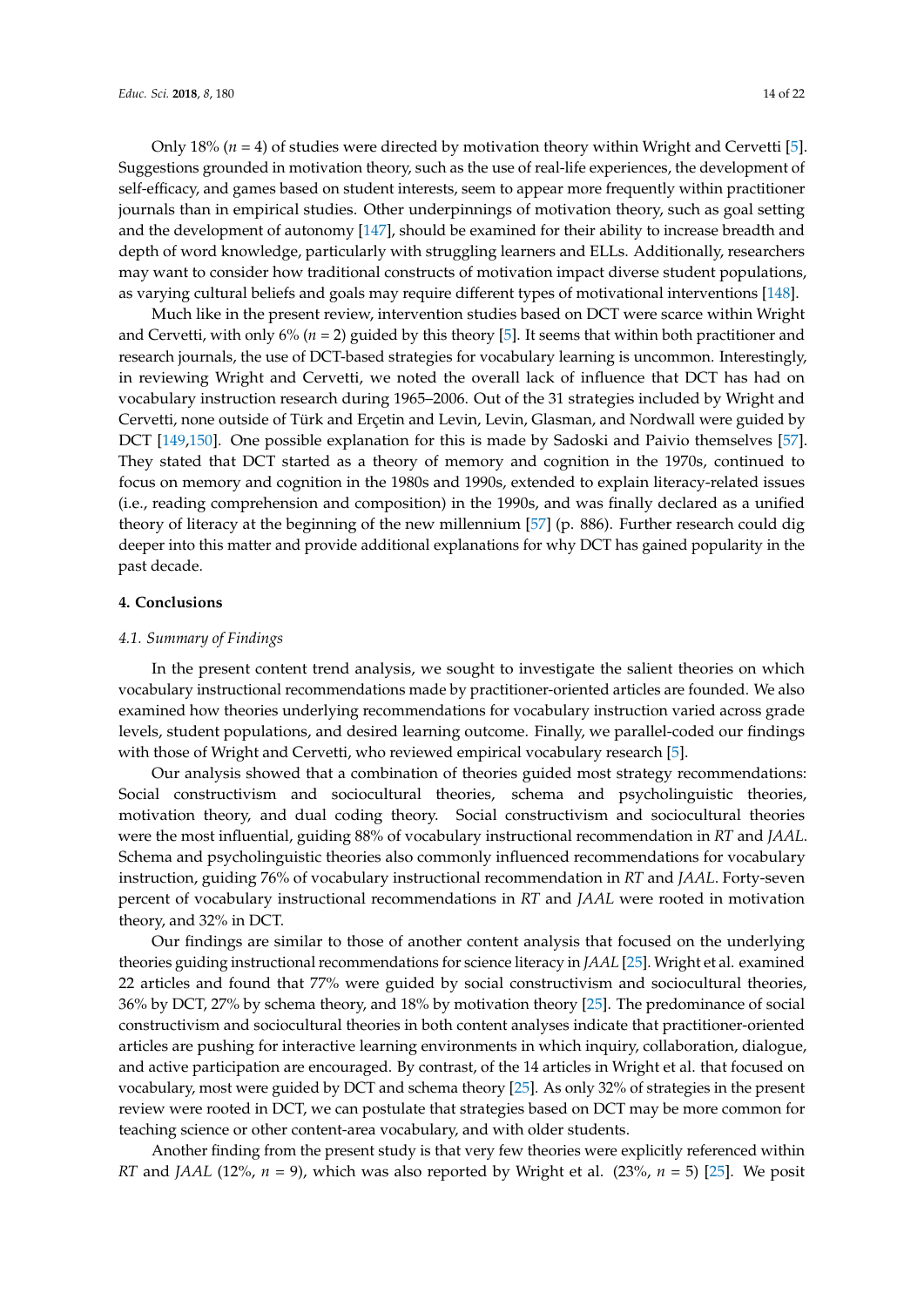that explicitly stating the theoretical underpinnings of instructional recommendations is essential for increasing teachers' awareness of the link between theory and practice, particularly as this relationship may not be transparent to teachers [\[36\]](#page-16-18). The process of turning theories into practice requires explicit discussions and can be problematic if theories are misunderstood. Perhaps this issue is what led Jagger and Yore, who analyzed theories underlying science literacy recommendations, to conclude that 56% of the instructional recommendations were atheoretical [\[151\]](#page-20-23).

The present review also examined the grade levels addressed, target student populations, and desired outcome. In terms of theories guiding recommendations for ELLs and struggling readers, most were rooted in social constructivism, sociocultural, and schema theories. It is noteworthy, however, to acknowledge that very few articles addressed struggling readers. More research is needed to help this population of students advance their word knowledge. The majority of reviewed articles targeted elementary students, with similar theoretical foundations; social constructivism, sociocultural, and schema theories were the most common. Few articles suggested practices for middle-school students and very few targeted high schoolers. More research addressing vocabulary instruction for middle- and high-school students is needed, particularly because vocabulary is essential for comprehending the abstract and domain-specific vocabulary found in content-area textbooks [\[152\]](#page-21-0).

Most of the instructional recommendations in the present review targeted receptive vocabulary and were guided by social constructivism, sociocultural, and schema theories. Future researchers could investigate how to incorporate productive vocabulary practices in classrooms, particularly as it relates to using new words within writing.

The parallel coding of our content analysis with the literature review by Wright and Cervetti revealed a similar pattern between practices in empirical and practitioner-oriented research [\[5\]](#page-15-2). The combination of theories that guided the majority of instructional recommendations in Wright and Cervetti were schema theory (48%), social constructivism and sociocultural theories (32%), motivation theory  $(18%)$ , and DCT  $(6%)$  [\[5\]](#page-15-2).

## *4.2. Limitations and Directions for Future Research*

Our study was constrained by several limitations, which point to several directions for future research. Due to the nature of a content analysis, we were unable to examine a critical issue underlying our research, which is how teacher knowledge of theories impacts their implementation [\[25\]](#page-16-7). Additionally, we had not anticipated that recommendations for vocabulary instruction would be less common for ELLs, struggling readers, and students in middle and high school, or that DCT and motivation theories would be so underrepresented. This could be because we were only able to review two practitioner journals, *RT* and *JAAL*. It is possible that other journals would have provided a more theoretically diverse range of recommendations and/or targeted different populations of students. Future content analyses could examine all literacy journals geared towards practitioners to extend the findings of this study.

Our study makes a unique contribution to the field, in that no other research has investigated the theories driving vocabulary instruction in K–12 schools. In this content analysis, we have theorized that knowledge of underlying theories of vocabulary instructional practices helps teachers to focus on the big picture within vocabulary lessons, to manipulate and modify their vocabulary instructional practices according to students' need and characteristics of word, to reflect upon their practices and self-evaluate their performance, and most importantly to justify their choice of practice. Our findings can be used by educators as a guide to what theories are important for understanding how to provide effective vocabulary instruction.

Individuals interested in literacy can use our findings as a guide for future directions in vocabulary research. Our content analysis can be considered as phase 1 of an exploratory sequential design mixed method study. In such a design [\[153\]](#page-21-1), qualitative data are initially gathered to explore a certain phenomenon or to identify themes. Then, these findings are used to help future researchers determine questions, variables, and samples for the follow-up quantitative phase. One suggestion for future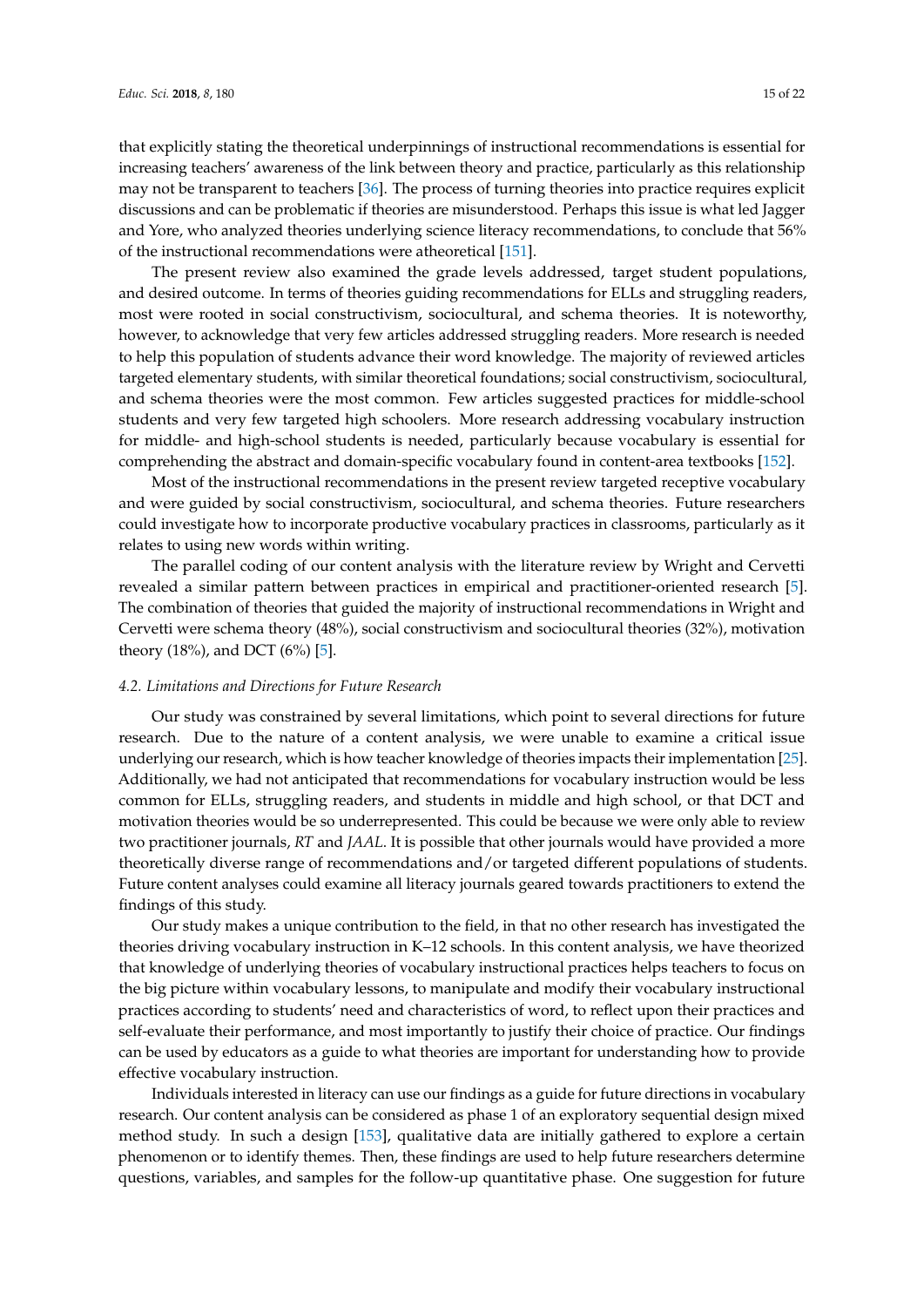researchers would be to empirically investigate whether knowledge of theories has an impact on teachers' performance and/or students' achievement in word knowledge and reading comprehension measures. It is possible that such research could provide the foundation for how to approach theory and vocabulary instruction in pre-service teacher preparation programs, professional development, and vocabulary research.

**Author Contributions:** Conceptualization, L.-J.K.; Methodology, S.M., X.H., and M.J.; Software, X.H.; Validation, X.H.; Formal Analysis, X.H.; Investigation, S.M., X.H., M.J., Z.X., and S.L.; Resources, S.M.; Data Curation, X.H.; Writing-Original Draft Preparation, S.M., X.H., M.J., Z.X., and S.L.; Writing-Reviewing & Editing: S.M. and M.J.; Supervision, S.M. and L.-J.K.; Project Administration, S.M.

**Funding:** This research received no external funding.

**Conflicts of Interest:** The authors declare no conflict of interest.

# **References**

- <span id="page-15-0"></span>1. National Reading Panel (US), National Institute of Child Health and Human Development (US). *Teaching Children to Read: An Evidence-Based Assessment of the Scientific Research Literature on Reading and Its Implications for Reading Instruction*; National Institute of Child Health and Human Development, National Institutes of Health: Rockville, MD, USA, 2000.
- <span id="page-15-1"></span>2. Ricketts, J.; Nation, K.; Bishop, D.V. Vocabulary is Important for Some, but Not All Reading Skills. *Sci. Stud. Read.* **2007**, *11*, 235–257. [\[CrossRef\]](http://dx.doi.org/10.1080/10888430701344306)
- 3. Sénéchal, M.; Ouellette, G.; Rodney, D. The misunderstood giant: On the predictive role of early vocabulary to future reading. In *Handbook of Early Literacy Research*; Guilford Press: New York, NY, USA, 2006; Volume 2, pp. 173–182.
- 4. Thorndike, E.L. Reading as Reasoning: A Study of Mistakes in Paragraph Reading. *J. Educ. Psychol.* **1917**, *8*, 323–332. [\[CrossRef\]](http://dx.doi.org/10.1037/h0075325)
- <span id="page-15-2"></span>5. Wright, T.S.; Cervetti, G.N. A Systematic Review of the Research on Vocabulary Instruction that Impacts Text Comprehension. *Read. Res. Q.* **2017**, *52*, 203–226. [\[CrossRef\]](http://dx.doi.org/10.1002/rrq.163)
- <span id="page-15-3"></span>6. Ford-Connors, E.; Paratore, J.R. Vocabulary Instruction in Fifth Grade and Beyond: Sources of Word Learning and Productive Contexts for Development. *Rev. Educ. Res.* **2015**, *85*, 50–91. [\[CrossRef\]](http://dx.doi.org/10.3102/0034654314540943)
- <span id="page-15-4"></span>7. Goswami, U. Early phonological development and the acquisition of literacy. In *Handbook of Early Literacy Research*; Guilford Press: New York, NY, USA, 2001; Volume 1, pp. 111–125.
- <span id="page-15-5"></span>8. Hemphill, L.; Tivnan, T. The importance of Early Vocabulary for Literacy Achievement in High-Poverty Schools. *JESPAR* **2008**, *13*, 426–451. [\[CrossRef\]](http://dx.doi.org/10.1080/10824660802427710)
- <span id="page-15-6"></span>9. McDowell, K.D.; Lonigan, C.J.; Goldstein, H. Relations among Socioeconomic Status, Age, and Predictors of Phonological Awareness. *JSLHR* **2007**, *50*, 1079–1092. [\[CrossRef\]](http://dx.doi.org/10.1044/1092-4388(2007/075))
- <span id="page-15-7"></span>10. Rasinski, T.; Padak, N.; Newton, J. The Roots of Comprehension. *Literacy* **2017**, *74*, 41–45.
- <span id="page-15-8"></span>11. Kuo, L.J.; Anderson, R.C. Morphological Awareness and Learning to Read: A Cross-Language Perspective. *Educ. Psychol.* **2006**, *41*, 161–180. [\[CrossRef\]](http://dx.doi.org/10.1207/s15326985ep4103_3)
- <span id="page-15-9"></span>12. Nagy, W. Why vocabulary instruction needs to be long-term and comprehensive. In *Teaching and Learning Vocabulary, Bringing Research to Practice*; Hiebert, E.H., Hamil, M.L., Eds.; Routledge: Mahwah, NJ, USA, 2005; pp. 27–44.
- <span id="page-15-10"></span>13. Snow, C. *Reading for Understanding: Toward an R&D Program in Reading Comprehension*; Rand Corporation: Santa Monica, CA, USA, 2002.
- <span id="page-15-11"></span>14. Beck, I.L.; McKeown, M.G.; Kucan, L. *Bringing Words to Life: Robust Vocabulary Instruction*; The Guilford Press: New York, NY, USA, 2013.
- <span id="page-15-12"></span>15. Bowers, P.N.; Kirby, J.R.; Deacon, S.H. The Effects of Morphological Instruction on Literacy Skills: A Systematic Review of the Literature. *Rev. Educ. Res.* **2010**, *80*, 144–179. [\[CrossRef\]](http://dx.doi.org/10.3102/0034654309359353)
- <span id="page-15-13"></span>16. Moran, E.E.; Moir, J. Closing the Vocabulary Gap in Early Years: Is 'Word Aware' a Possible Approach? *Educ. Child Psychol.* **2018**, *35*, 51–64.
- <span id="page-15-14"></span>17. Ganske, K. *Word Sorts and More: Sound, Pattern, and Meaning Explorations K–3*, 2nd ed.; The Guilford Press: New York, NY, USA, 2018.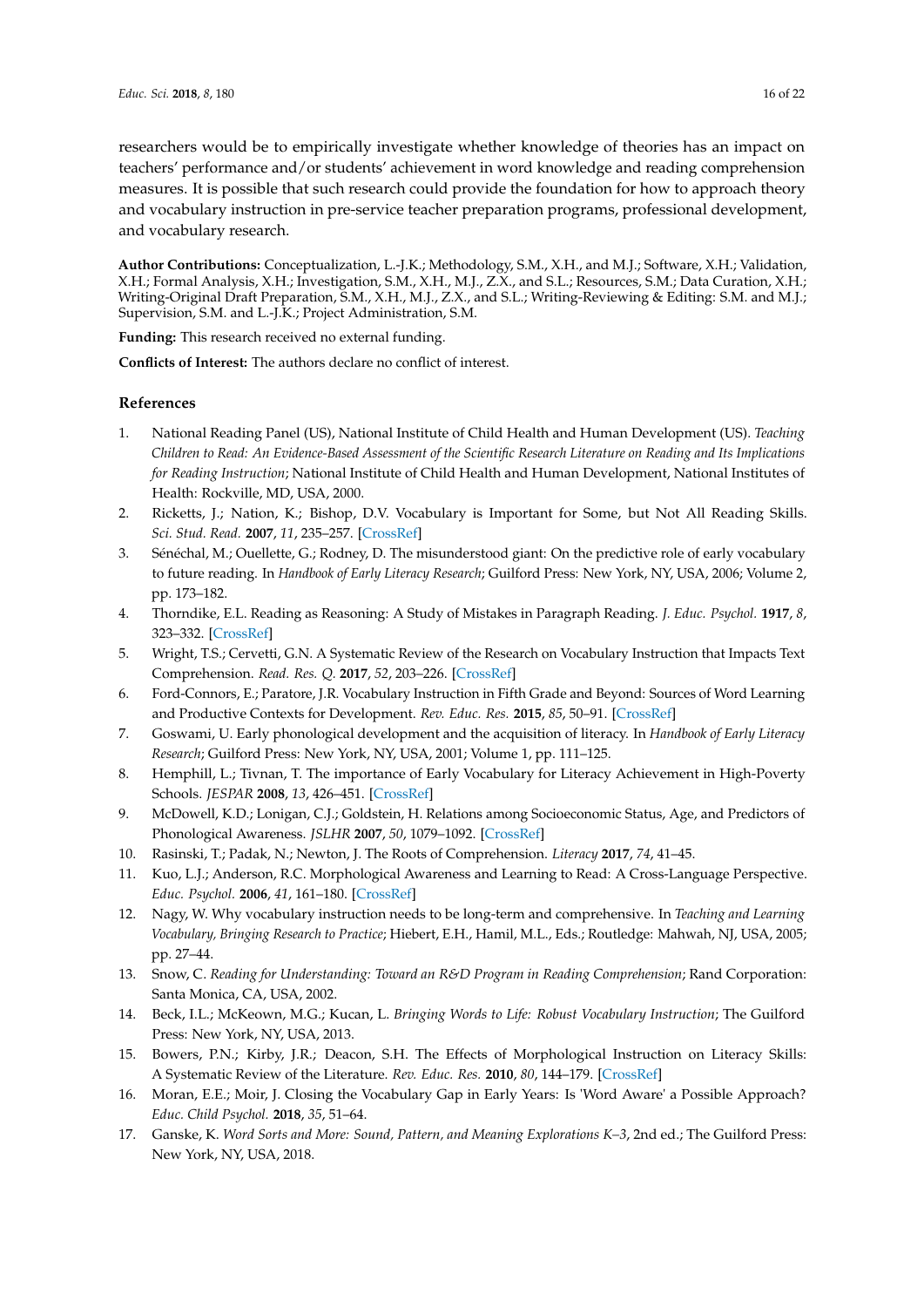- <span id="page-16-0"></span>18. McKeown, M.G.; Crosson, A.C.; Moore, D.W.; Beck, I.L. Word Knowledge and Comprehension Effects of an Academic Vocabulary Intervention for Middle School Students. *Am. Educ. Res. J.* **2018**, *55*, 572–616. [\[CrossRef\]](http://dx.doi.org/10.3102/0002831217744181)
- <span id="page-16-1"></span>19. National Center for Education Statistics. Available online: [http://nces.ed.gov/programs/coe/indicator\\_](http://nces.ed.gov/programs/coe/indicator_cnb.asp) [cnb.asp](http://nces.ed.gov/programs/coe/indicator_cnb.asp) (accessed on 8 October 2017).
- <span id="page-16-2"></span>20. Chiu, Y.H. Computer-Assisted Second Language Vocabulary Instruction: A Meta-Analysis. *Br. J. Educ. Tech.* **2013**, *44*, E52–E56. [\[CrossRef\]](http://dx.doi.org/10.1111/j.1467-8535.2012.01342.x)
- <span id="page-16-4"></span>21. Hairrell, A.; Rupley, W.; Simmons, D. The State of Vocabulary Research. *Lit. Res. Instr.* **2011**, *50*, 253–271. [\[CrossRef\]](http://dx.doi.org/10.1080/19388071.2010.514036)
- <span id="page-16-3"></span>22. Marulis, L.M.; Neuman, S.B. How vocabulary interventions affect young children at risk: A meta-analytic review. *J. Res. Educ. Eff.* **2013**, *6*, 223–262. [\[CrossRef\]](http://dx.doi.org/10.1080/19345747.2012.755591)
- <span id="page-16-5"></span>23. Nagy, W.; Townsend, D. Words as Tools: Learning Academic Vocabulary as Language Acquisition. *Read. Res. Q.* **2012**, *47*, 91–108. [\[CrossRef\]](http://dx.doi.org/10.1002/RRQ.011)
- <span id="page-16-6"></span>24. Cain, K.; Parilla, R. Introduction to the Special Issue. Theories of Reading: What We Have Learned from Two Decades of Scientific Research. *Sci. Stud. Read.* **2014**, *18*, 1–4. [\[CrossRef\]](http://dx.doi.org/10.1080/10888438.2013.836525)
- <span id="page-16-7"></span>25. Wright, K.L.; Franks, A.D.; Kuo, L.J.; McTigue, E.M.; Serrano, J. Both Theory and Practice: Science Literacy Instruction and Theories of Reading. *Int. J. Sci. Math. Educ.* **2016**, *14*, 1275–1292. [\[CrossRef\]](http://dx.doi.org/10.1007/s10763-015-9661-2)
- <span id="page-16-8"></span>26. Merk, S.; Rosman, T.; Rueß, J.; Syring, M.; Schneider, J. Pre-Service Teachers' Perceived Value of General Pedagogical Knowledge for Practice: Relations with Epistemic Beliefs and Source Beliefs. *PLoS ONE* **2017**, *12*, e0184971. [\[CrossRef\]](http://dx.doi.org/10.1371/journal.pone.0184971) [\[PubMed\]](http://www.ncbi.nlm.nih.gov/pubmed/28934358)
- <span id="page-16-9"></span>27. Bondy, E.; Ross, D.; Adams, A.; Nowak, R.; Brownell, M.; Hoppey, D.; Stafford, L. Personal Epistemologies and Learning to Teach. *TESE* **2007**, *30*, 67–82. [\[CrossRef\]](http://dx.doi.org/10.1177/088840640703000202)
- <span id="page-16-25"></span><span id="page-16-10"></span>28. Sjølie, E. The Role of Theory in Teacher Education: Reconsidered from a Student Teacher Perspective. *J. Curric. Stud.* **2014**, *46*, 729–750. [\[CrossRef\]](http://dx.doi.org/10.1080/00220272.2013.871754)
- <span id="page-16-11"></span>29. Joram, E. Clashing Epistemologies: Aspiring Teachers', Practicing Teachers', and Professors' Beliefs about Knowledge and Research in Education. *Teach. Teach. Educ.* **2007**, *23*, 123–135. [\[CrossRef\]](http://dx.doi.org/10.1016/j.tate.2006.04.032)
- <span id="page-16-12"></span>30. Koenig, J.; Blömeke, S.; Klein, P.; Suhl, U.; Busse, A.; Kaiser, G. Is Teachers' General Pedagogical Knowledge a Premise for Noticing and Interpreting Classroom Situations? A Video-Based Assessment Approach. *Teach. Teach. Educ.* **2014**, *38*, 76–88. [\[CrossRef\]](http://dx.doi.org/10.1016/j.tate.2013.11.004)
- <span id="page-16-27"></span><span id="page-16-24"></span><span id="page-16-13"></span>31. Bråten, I.; Ferguson, L.E. Beliefs about Sources of Knowledge Predict Motivation for Learning in Teacher Education. *Teach. Teach. Educ.* **2015**, *50*, 13–23. [\[CrossRef\]](http://dx.doi.org/10.1016/j.tate.2015.04.003)
- <span id="page-16-14"></span>32. McVee, M.B.; Dunsmore, K.; Gavelek, J.R. Schema Theory Revisited. *Rev. Educ. Res.* **2005**, *75*, 531–566. [\[CrossRef\]](http://dx.doi.org/10.3102/00346543075004531)
- <span id="page-16-26"></span><span id="page-16-15"></span>33. Cunningham, A.E.; Stanovich, K.E. Early Reading Acquisition and its Relation to Reading Experience and Ability 10 Years Later. *Dev. Psychol.* **1997**, *33*, 934–945. [\[CrossRef\]](http://dx.doi.org/10.1037/0012-1649.33.6.934) [\[PubMed\]](http://www.ncbi.nlm.nih.gov/pubmed/9383616)
- <span id="page-16-16"></span>34. Heilman, A.W.; Blair, T.R.; Rupley, W.H. *Principles and Practices of Teaching Reading*; CE Merrill Books: Columbus, OH, USA, 1961.
- <span id="page-16-17"></span>35. Stahl, K.A.D.; Bravo, M.A. Contemporary Classroom Vocabulary Assessment for Content Areas. *Read. Teach.* **2010**, *63*, 566–578. [\[CrossRef\]](http://dx.doi.org/10.1598/RT.63.7.4)
- <span id="page-16-18"></span>36. Beck, I.L.; McKeown, M.G.; Omanson, R.C. The effects and uses of diverse vocabulary instructional techniques. In *The Nature of Vocabulary Acquisition*; McKeown, M.G., Curtis, M.E., Eds.; Lawrence Erlbaum Associates, Inc.: Hillsdale, NJ, USA, 1987; pp. 147–163.
- <span id="page-16-19"></span>37. Giroir, S.; Grimaldo, L.R.; Vaughn, S.; Roberts, G. Interactive Read-Alouds for English Learners in the Elementary Grades. *Read. Teach.* **2015**, *68*, 639–648. [\[CrossRef\]](http://dx.doi.org/10.1002/trtr.1354)
- <span id="page-16-20"></span>38. Metros, S.E. The Educator's Role in Preparing Visually Literate Learners. *Theor. Pract.* **2008**, *47*, 102–109. [\[CrossRef\]](http://dx.doi.org/10.1080/00405840801992264)
- <span id="page-16-21"></span>39. Sadoski, M. A Dual Coding View of Vocabulary Learning. *Read. Writ. Q.* **2005**, *21*, 221–238. [\[CrossRef\]](http://dx.doi.org/10.1080/10573560590949359)
- <span id="page-16-22"></span>40. Lane, H.B.; Allen, S.A. The Vocabulary-Rich Classroom: Modeling Sophisticated Word Use to Promote Word Consciousness and Vocabulary Growth. *Read. Teach.* **2010**, *63*, 362–370. [\[CrossRef\]](http://dx.doi.org/10.1598/RT.63.5.2)
- <span id="page-16-23"></span>41. Abrams, S.S.; Walsh, S. Gamified Vocabulary. *J. Adolesc. Adult Lit.* **2014**, *58*, 49–58. [\[CrossRef\]](http://dx.doi.org/10.1002/jaal.315)
- 42. Brabham, E.; Buskist, C.; Henderson, S.C.; Paleologos, T.; Baugh, N. Flooding Vocabulary Gaps to Accelerate Word Learning. *Read. Teach.* **2012**, *65*, 523–533. [\[CrossRef\]](http://dx.doi.org/10.1002/TRTR.01078)
- <span id="page-16-28"></span>43. Kozdras, D.; Joseph, C.; Schneider, J.J. Reading Games. *Read. Teach.* **2015**, *69*, 331–338. [\[CrossRef\]](http://dx.doi.org/10.1002/trtr.1413)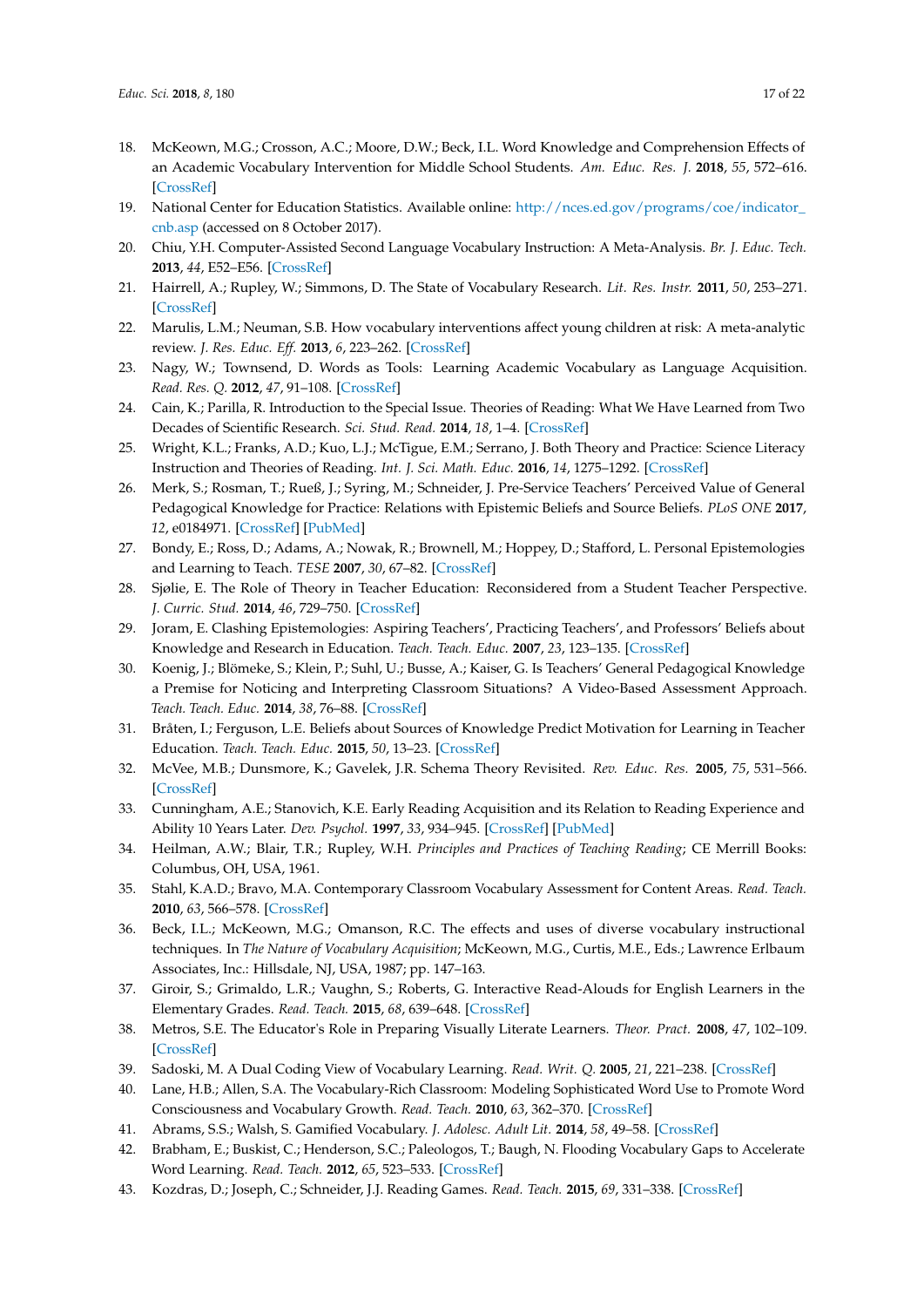- <span id="page-17-29"></span><span id="page-17-0"></span>44. Labbo, L.D.; Love, M.S.; Ryan, T. A Vocabulary Flood: Making Words "Sticky" with Computer-Response Activities. *Read. Teach.* **2007**, *60*, 582–588. [\[CrossRef\]](http://dx.doi.org/10.1598/RT.60.6.10)
- <span id="page-17-1"></span>45. Unrau, N.J.; Alvermann, D.E. Literacies and their investigation through theories and models. In *Theoretical Models and Processes of Reading*; Alvermann, D.E., Unrau, N.J., Ruddell, R.B., Eds.; International Reading Association: Newark, DE, USA, 2013; pp. 47–90.
- <span id="page-17-2"></span>46. Vygotsky, L. Interaction between learning and development. In *Mind and Society*; Harvard University Press: Cambridge, MA, USA, 1978; pp. 34–41.
- <span id="page-17-3"></span>47. Vygotsky, L.S. *Thought and Language, Revised ed.*; MIT Press: Cambridge, MA, USA, 1986.
- <span id="page-17-4"></span>48. Wood, D.; Bruner, J.S.; Ross, G. The Role of Tutoring in Problem Solving. *JCPP* **1976**, *17*, 89–100. [\[CrossRef\]](http://dx.doi.org/10.1111/j.1469-7610.1976.tb00381.x) [\[PubMed\]](http://www.ncbi.nlm.nih.gov/pubmed/932126)
- <span id="page-17-5"></span>49. Adams, P. Exploring Social Constructivism: Theories and Practicalities. *Education* **2006**, *34*, 243–257. [\[CrossRef\]](http://dx.doi.org/10.1080/03004270600898893)
- <span id="page-17-6"></span>50. Zhang, D.; Fan, Y.B.; Du, W. Sociocultural Theory Applied to Second Language Learning: Collaborative Learning with Reference to the Chinese Context. *Int. Educ. Stud.* **2013**, *6*, 165–174. [\[CrossRef\]](http://dx.doi.org/10.5539/ies.v6n9p165)
- <span id="page-17-7"></span>51. Donato, R. Collective scaffolding in second language learning. In *Vygotskian Approaches to Second Language Research*; Ablex Publishing Corp: Norwood, MA, USA, 1994.
- <span id="page-17-8"></span>52. Swain, M.; Lapkin, S. Interaction and Second Language Learning: Two Adolescent French Immersion Students Working Together. *Mod. Lang. J.* **1998**, *82*, 320–337. [\[CrossRef\]](http://dx.doi.org/10.1111/j.1540-4781.1998.tb01209.x)
- <span id="page-17-10"></span><span id="page-17-9"></span>53. Anderson, J.R. *The Architecture of Cognition*; Psychology Press: New York, NY, USA, 2013.
- 54. Carrell, P.L.; Eisterhold, J.C. Schema Theory and ESL Reading Pedagogy. *TQ* **1983**, *17*, 553–573. [\[CrossRef\]](http://dx.doi.org/10.2307/3586613)
- <span id="page-17-11"></span>55. Little, D.C.; Box, J.A. The Use of a Specific Schema Theory Strategy-Semantic Mapping-to Facilitate Vocabulary Development and Comprehension for At-Risk Readers. *Read. Improv.* **2011**, *48*, 24–32.
- <span id="page-17-12"></span>56. Burgoyne, K.; Whiteley, H.E.; Hutchinson, J.M. The Role of Background Knowledge in Text Comprehension for Children Learning English as an Additional Language. *J. Res. Read.* **2013**, *36*, 132–148. [\[CrossRef\]](http://dx.doi.org/10.1111/j.1467-9817.2011.01493.x)
- <span id="page-17-27"></span><span id="page-17-13"></span>57. Sadoski, M.; Paivio, A. A Dual Coding Theoretical Model of Reading. In *Theoretical Models and Practices of Reading;* 5th ed.; Ruddell, R.B., Unrau, N.J., Eds.; International Reading Association: Newark, DE, USA, 2004; pp. 1329–1362.
- <span id="page-17-28"></span><span id="page-17-24"></span><span id="page-17-14"></span>58. Dalton, B.; Grisham, D.L. eVoc Strategies: 10 Ways to Use Technology to Build Vocabulary. *Read. Teach.* **2011**, *64*, 306–317. [\[CrossRef\]](http://dx.doi.org/10.1598/RT.64.5.1)
- <span id="page-17-25"></span><span id="page-17-15"></span>59. Sadoski, M. Dual Coding Theory and Reading Poetic Text. In *The Journal of the Imagination in Language Learning and Teaching*; Coreil, C., Ed.; Bastos Educational Books: Woodside, NY, USA, 2002; p. 82.
- <span id="page-17-26"></span><span id="page-17-16"></span>60. Guthrie, J.T.; Wigfield, A.; Perencevich, K.C. *Motivating Reading Comprehension: Concept-Oriented Reading Instruction*; Routledge: Mahwah, NJ, USA, 2004.
- <span id="page-17-17"></span>61. Hodges, T.S.; Feng, L.; Kuo, L.J.; McTigue, E. Discovering the Literacy Gap: A Systematic Review of Reading and Writing Theories in Research. *Cogent Educ.* **2016**, *3*, 1228284. [\[CrossRef\]](http://dx.doi.org/10.1080/2331186X.2016.1228284)
- <span id="page-17-18"></span>62. Becker, M.; McElvany, N.; Kortenbruck, M. Intrinsic and Extrinsic Reading Motivation as Predictors of Reading Literacy: A Longitudinal Study. *J. Educ. Psychol.* **2010**, *102*, 773. [\[CrossRef\]](http://dx.doi.org/10.1037/a0020084)
- <span id="page-17-19"></span>63. Huang, Y.M.; Huang, S.H.; Wu, T.T. Embedding Diagnostic Mechanisms in a Digital Game for Learning Mathematics. *ETRD* **2014**, *62*, 187–207. [\[CrossRef\]](http://dx.doi.org/10.1007/s11423-013-9315-4)
- <span id="page-17-20"></span>64. Yang, X.; Kuo, L.J.; Ji, X.; McTigue, E. A Critical Examination of the Relationship among Research, Theory, and Practice: Technology and Reading Instruction. *Comput. Educ.* **2018**, *125*, 62–73. [\[CrossRef\]](http://dx.doi.org/10.1016/j.compedu.2018.03.009)
- <span id="page-17-21"></span>65. Akkus, R.; Gunel, M.; Hand, B. Comparing an Inquiry-Based Approach Known as the Science Writing Heuristic to Traditional Science Teaching Practices: Are There Differences? *Int. J. Sci. Educ.* **2013**, *29*, 1745–1765. [\[CrossRef\]](http://dx.doi.org/10.1080/09500690601075629)
- <span id="page-17-22"></span>66. Ellery, V. How Do We Teach Reading as a Strategic, Decision-Making Process? *Read. Teach.* **2010**, *63*, 434–436. [\[CrossRef\]](http://dx.doi.org/10.1598/RT.63.5.10)
- <span id="page-17-23"></span>67. Feezell, G. Robust Vocabulary Instruction in a Readers' Workshop. *Read. Teach.* **2012**, *66*, 233–237. [\[CrossRef\]](http://dx.doi.org/10.1002/TRTR.01087)
- <span id="page-17-31"></span>68. Adams, A.E.; Pegg, J. Teachers' Enactment of Content Literacy Strategies in Secondary Science and Mathematics Classes. *J. Adolesc. Adult. Lit.* **2012**, *56*, 151–161. [\[CrossRef\]](http://dx.doi.org/10.1002/JAAL.00116)
- <span id="page-17-30"></span>69. Baumann, J.F.; Ware, D.; Edwards, E.C. "Bumping Into Spicy, Tasty Words That Catch Your Tongue": A Formative Experiment on Vocabulary Instruction. *Read. Teach.* **2007**, *61*, 108–122. [\[CrossRef\]](http://dx.doi.org/10.1598/RT.61.2.1)
- 70. Beauchat, K.A.; Blamey, K.L.; Walpole, S. Building Preschool Children's Language and Literacy One Storybook at a Time. *Read. Teach.* **2009**, *63*, 26–39. [\[CrossRef\]](http://dx.doi.org/10.1598/RT.63.1.3)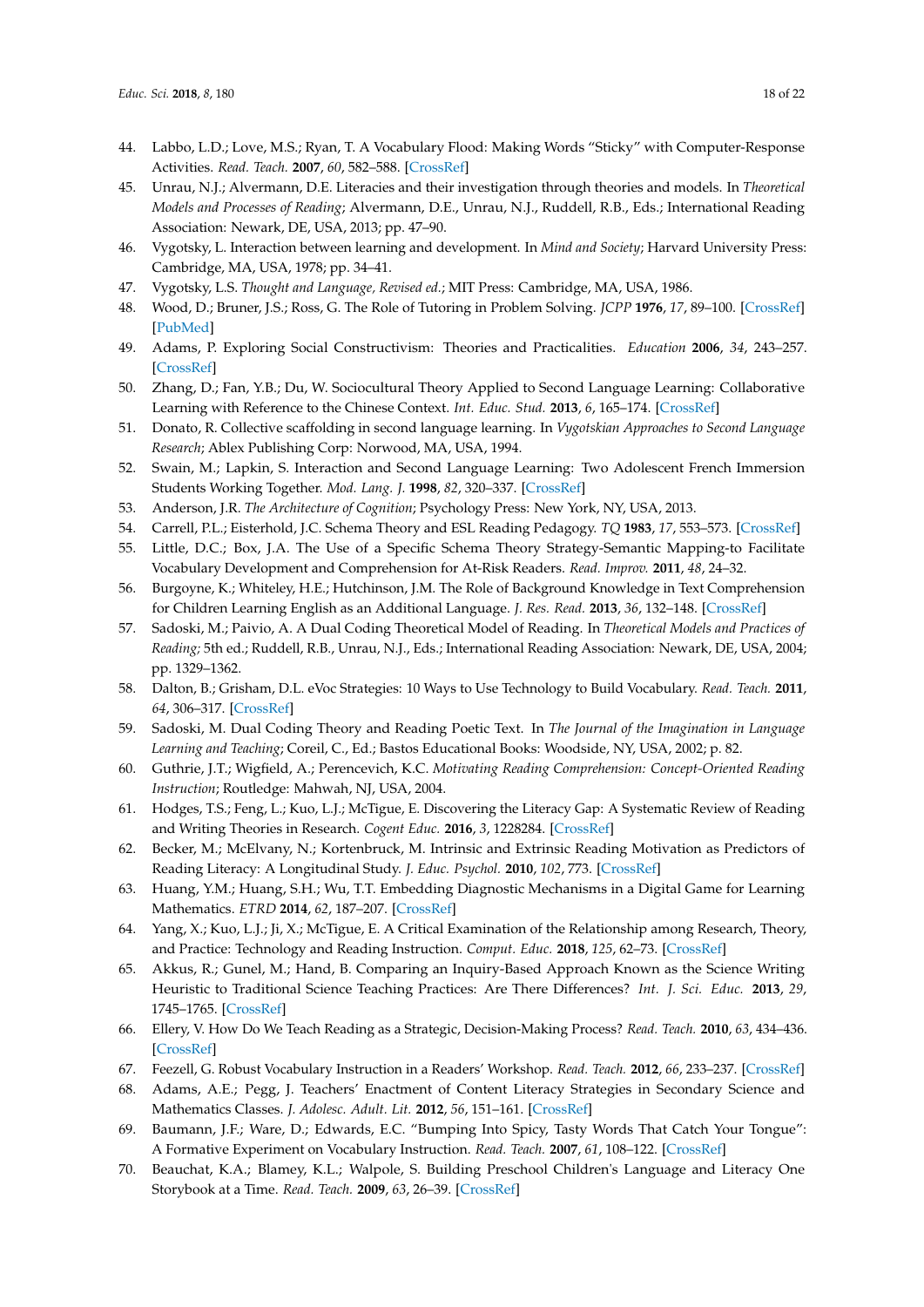- <span id="page-18-10"></span><span id="page-18-9"></span><span id="page-18-8"></span><span id="page-18-7"></span><span id="page-18-6"></span><span id="page-18-5"></span><span id="page-18-4"></span><span id="page-18-3"></span><span id="page-18-2"></span><span id="page-18-1"></span><span id="page-18-0"></span>71. Blamey, K.L.; Beauchat, K.A. Word Walk: Vocabulary Instruction for Young Children. *Read. Teach.* **2011**, *65*, 71–75.
- <span id="page-18-11"></span>72. Boulware-Gooden, R.; Carreker, S.; Thornhill, A.; Joshi, R. Instruction of Metacognitive Strategies Enhances Reading Comprehension and Vocabulary Achievement of Third-Grade Students. *Read. Teach.* **2007**, *61*, 70–77. [\[CrossRef\]](http://dx.doi.org/10.1598/RT.61.1.7)
- <span id="page-18-13"></span><span id="page-18-12"></span>73. Boyd, F.B.; Sullivan, M.P.; Popp, J.S.; Hughes, M. Vocabulary Instruction in the Disciplines. *J. Adolesc. Adult. Lit.* **2012**, *56*, 18–20. [\[CrossRef\]](http://dx.doi.org/10.1002/JAAL.00097)
- <span id="page-18-29"></span><span id="page-18-14"></span>74. Briceño, A. Vocabulary and Sentence Structure in Emergent Spanish Literacy. *Read. Teach.* **2016**, *69*, 611–619. [\[CrossRef\]](http://dx.doi.org/10.1002/trtr.1417)
- <span id="page-18-15"></span>75. Bromley, K. Nine Things Every Teacher Should Know about Words and Vocabulary Instruction. *J. Adolesc. Adult. Lit.* **2007**, *50*, 528–537. [\[CrossRef\]](http://dx.doi.org/10.1598/JAAL.50.7.2)
- <span id="page-18-33"></span><span id="page-18-16"></span>76. Ciechanowski, K.M. "A Squirrel Came and Pushed Earth": Popular Cultural and Scientific Ways of thinking for ELLs. *Read. Teach.* **2009**, *62*, 558–568. [\[CrossRef\]](http://dx.doi.org/10.1598/RT.62.7.2)
- <span id="page-18-17"></span>77. Crosson, A.C.; Lesaux, N.K. Connectives. *Read. Teach.* **2013**, *67*, 193–200. [\[CrossRef\]](http://dx.doi.org/10.1002/TRTR.1197)
- <span id="page-18-30"></span><span id="page-18-19"></span><span id="page-18-18"></span>78. Dashiell, J.; DeBruin-Parecki, A. Supporting Young Children's Vocabulary Growth Using FRIENDS Model. *Read. Teach.* **2014**, *67*, 512–516. [\[CrossRef\]](http://dx.doi.org/10.1002/trtr.1250)
- <span id="page-18-34"></span><span id="page-18-20"></span>79. Donnelly, W.B.; Roe, C.J. Using sentence frames to develop academic vocabulary for English learners. *Read. Teach.* **2010**, *64*, 131–136. [\[CrossRef\]](http://dx.doi.org/10.1598/RT.64.2.5)
- <span id="page-18-31"></span><span id="page-18-21"></span>80. Fisher, D.; Frey, N. Content Area Vocabulary Learning. *Read. Teach.* **2014**, *67*, 594–599. [\[CrossRef\]](http://dx.doi.org/10.1002/trtr.1258)
- 81. Flanigan, K.; Greenwood, S.C. Effective Content Vocabulary Instruction in the Middle: Matching Students, Purposes, Words, and Strategies. *J. Adolesc. Adult Lit.* **2007**, *51*, 226–238. [\[CrossRef\]](http://dx.doi.org/10.1598/JAAL.51.3.3)
- <span id="page-18-22"></span>82. Flanigan, K.; Templeton, S.; Hayes, L. What's in a Word? Using Content Vocabulary to Generate Growth in General Academic Vocabulary Knowledge. *J. Adolesc. Adult Lit.* **2012**, *56*, 132–140. [\[CrossRef\]](http://dx.doi.org/10.1002/JAAL.00114)
- <span id="page-18-24"></span><span id="page-18-23"></span>83. Flynt, E.S.; Brozo, W.G. Developing Academic Language: Got Words? *Read. Teach.* **2008**, *61*, 500–502. [\[CrossRef\]](http://dx.doi.org/10.1598/RT.61.6.9)
- <span id="page-18-25"></span>84. Gallagher, M.; Anderson, B.E. Get All 'Jazzed Up' for Vocabulary Instruction: Strategies that Engage. *Read. Teach.* **2016**, *70*, 273–282. [\[CrossRef\]](http://dx.doi.org/10.1002/trtr.1498)
- <span id="page-18-26"></span>85. Ganske, K. SAIL: A Framework for Promoting Next Generation Word Study. *Read. Teach.* **2016**, *70*, 337–346. [\[CrossRef\]](http://dx.doi.org/10.1002/trtr.1529)
- <span id="page-18-27"></span>86. Gill, S.R. Learning About Word Parts with Kidspiration. *Read. Teach.* **2007**, *61*, 79–84. [\[CrossRef\]](http://dx.doi.org/10.1598/RT.61.1.8)
- <span id="page-18-28"></span>87. Gillanders, C.; Castro, D.C.; Franco, X. Learning Words for Life. *Read. Teach.* **2014**, *68*, 213–221. [\[CrossRef\]](http://dx.doi.org/10.1002/trtr.1291) [\[PubMed\]](http://www.ncbi.nlm.nih.gov/pubmed/26500378)
- 88. Gillis, V. Talking the talk. *J. Adolesc. Adult Lit.* **2014**, *58*, 281–287. [\[CrossRef\]](http://dx.doi.org/10.1002/jaal.356)
- 89. Goodwin, A.P.; Perkins, J. Word Detectives. *Read. Teach.* **2015**, *68*, 510–523. [\[CrossRef\]](http://dx.doi.org/10.1002/trtr.1342)
- 90. Goodwin, A.P.; Cho, S.; Nichols, S. Ways to WIN at Vocabulary Learning. *Read. Teach.* **2016**, *70*, 93–97. [\[CrossRef\]](http://dx.doi.org/10.1002/trtr.1471)
- 91. Goodwin, A.; Lipsky, M.; Ahn, S. Word Detectives: Using Units of Meaning to Support Literacy. *Read. Teach.* **2012**, *65*, 461–470. [\[CrossRef\]](http://dx.doi.org/10.1002/TRTR.01069)
- <span id="page-18-32"></span>92. Grant, M.; Lapp, D.; Fisher, D.; Johnson, K.; Frey, N. Purposeful Instruction: Mixing Up the "I", "we", and "you". *J. Adolesc. Adult Lit.* **2012**, *56*, 45–55. [\[CrossRef\]](http://dx.doi.org/10.1002/JAAL.00101)
- 93. Graves, M.F.; Watts-Taffe, S. Words, Words Everywhere, but Which Ones Do We Teach? *Read. Teach.* **2008**, *62*, 185–193. [\[CrossRef\]](http://dx.doi.org/10.1598/RT.62.3.1)
- 94. Green, J.D. Language Detectives. *Read. Teach.* **2015**, *68*, 539–547. [\[CrossRef\]](http://dx.doi.org/10.1002/trtr.1350)
- 95. Greenwood, S.C.; Flanigan, K. Overlapping Vocabulary and Comprehension: Context Clues Complement Semantic Gradients. *Read. Teach.* **2007**, *61*, 249–254. [\[CrossRef\]](http://dx.doi.org/10.1598/RT.61.3.5)
- 96. Griffith, P.L.; Ruan, J. Story Innovation: An Instructional Strategy for Developing Vocabulary and Fluency. *Read. Teach.* **2007**, *61*, 334–338. [\[CrossRef\]](http://dx.doi.org/10.1598/RT.61.4.6)
- <span id="page-18-35"></span>97. Hall, A.H. Filling toolboxes. *Read. Teach.* **2016**, *69*, 429–434. [\[CrossRef\]](http://dx.doi.org/10.1002/trtr.1427)
- 98. Harmon, J.M.; Wood, K.D.; Hedrick, W.B.; Vintinner, J.; Willeford, T. Interactive Word Walls: More than Just Reading the Writing on the Walls. *J. Adolesc. Adult Lit.* **2009**, *52*, 398–408. [\[CrossRef\]](http://dx.doi.org/10.1598/JAAL.52.5.4)
- 99. Helman, L.A.; Burns, M.K. What Does Oral Language Have to Do With It? Helping Young English-Language Learners Acquire a Sight Word Vocabulary. *Read. Teach.* **2008**, *62*, 14–19. [\[CrossRef\]](http://dx.doi.org/10.1598/RT.62.1.2)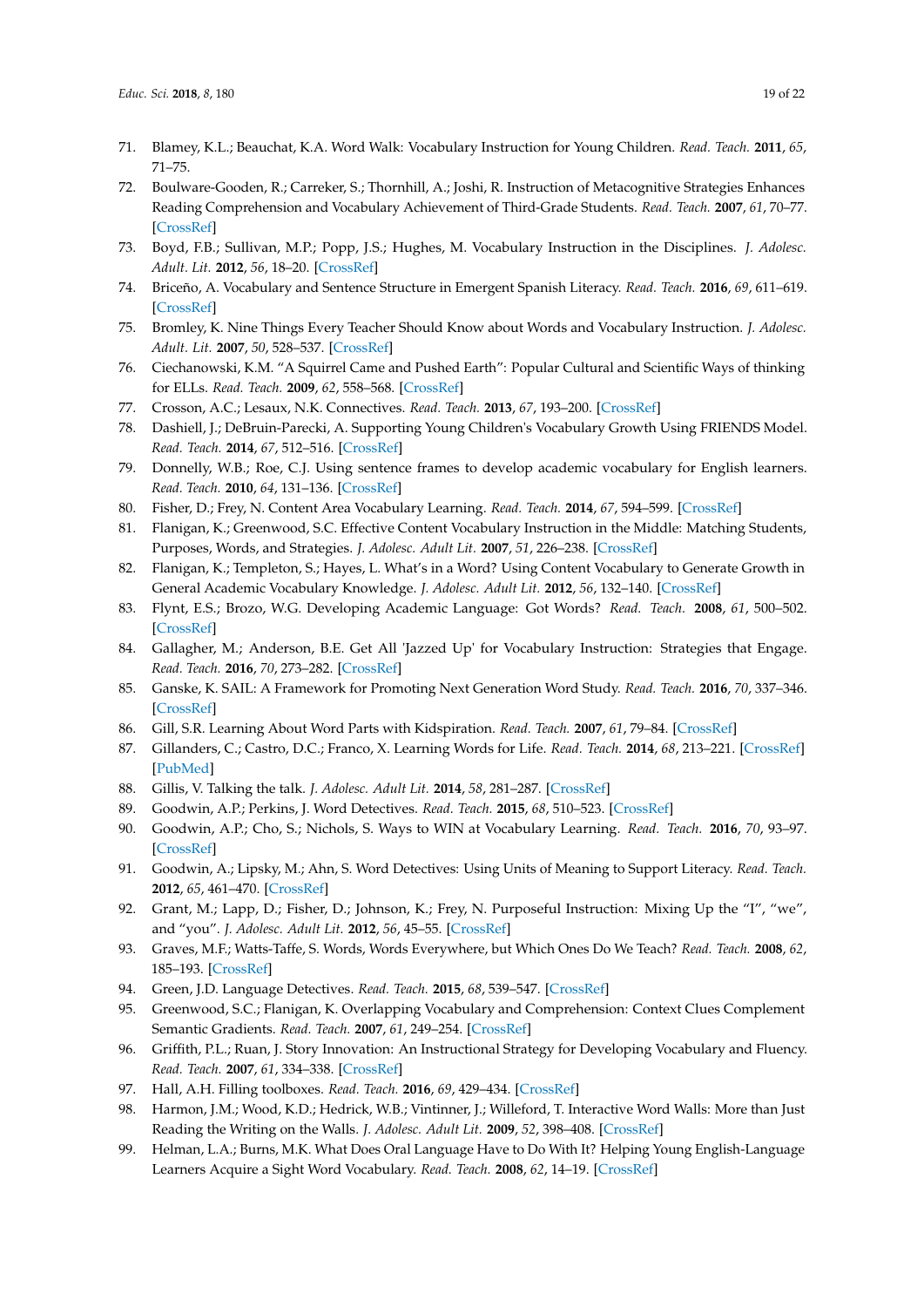- <span id="page-19-11"></span><span id="page-19-10"></span><span id="page-19-9"></span><span id="page-19-8"></span><span id="page-19-7"></span><span id="page-19-6"></span><span id="page-19-5"></span><span id="page-19-4"></span><span id="page-19-3"></span><span id="page-19-2"></span><span id="page-19-1"></span><span id="page-19-0"></span>100. Hendrix, R.A.; Griffin, R.A. Developing Enhanced Morphological Awareness in Adolescent Learners. *J. Adolesc. Adult Lit.* **2017**, *61*, 55–63. [\[CrossRef\]](http://dx.doi.org/10.1002/jaal.642)
- <span id="page-19-12"></span>101. Hernández, A.C. Using Spanish–English Cognates in Children's Choices Picture Books to Develop Latino English Learners' Linguistic Knowledge. *Read. Teach.* **2016**, *70*, 233–239. [\[CrossRef\]](http://dx.doi.org/10.1002/trtr.1511)
- <span id="page-19-34"></span><span id="page-19-13"></span>102. Kieffer, M.J.; Lesaux, N.K. Breaking down Words to Build Meaning: Morphology, Vocabulary, and Reading Comprehension in the Urban Classroom. *Read. Teach.* **2007**, *61*, 134–144. [\[CrossRef\]](http://dx.doi.org/10.1598/RT.61.2.3)
- 103. Kesler, T. Shared Reading to Build Vocabulary and Comprehension. *Read. Teach.* **2010**, *64*, 272–277. [\[CrossRef\]](http://dx.doi.org/10.1598/RT.64.4.5)
- <span id="page-19-15"></span><span id="page-19-14"></span>104. Kindle, K.J. Vocabulary Development During Read-Alouds: Primary Practices. *Read. Teach.* **2009**, *63*, 202–211. [\[CrossRef\]](http://dx.doi.org/10.1598/RT.63.3.3)
- <span id="page-19-16"></span>105. Kucan, L. What is most important to know about vocabulary? *Read. Teach.* **2012**, *65*, 360–366. [\[CrossRef\]](http://dx.doi.org/10.1002/TRTR.01054)
- <span id="page-19-30"></span>106. LaBrocca, R.; Morrow, L.M. Embedding Vocabulary Instruction into the Art Experience. *Read. Teach.* **2016**, *70*, 149–158. [\[CrossRef\]](http://dx.doi.org/10.1002/trtr.1488)
- <span id="page-19-28"></span><span id="page-19-17"></span>107. Larson, S.C. Using a Generative Vocabulary Matrix in the Learning Workshop. *Read. Teach.* **2014**, *68*, 113–125. [\[CrossRef\]](http://dx.doi.org/10.1002/trtr.1281)
- <span id="page-19-18"></span>108. Manyak, P. Character Trait Vocabulary: A Schoolwide Approach. *Read. Teach.* **2007**, *60*, 574–577. [\[CrossRef\]](http://dx.doi.org/10.1598/RT.60.6.8)
- <span id="page-19-29"></span>109. Manyak, P.C. Vocabulary instruction for English learners: Lessons from MCVIP. *Read. Teach.* **2010**, *64*, 143–146. [\[CrossRef\]](http://dx.doi.org/10.1598/RT.64.2.10)
- <span id="page-19-19"></span>110. Manyak, P.C.; Bauer, E.B. English Vocabulary Instruction for English Learners. *Read. Teach.* **2009**, *63*, 174–176. [\[CrossRef\]](http://dx.doi.org/10.1598/RT.63.2.11)
- <span id="page-19-20"></span>111. Manyak, P.C.; Gunten, H.V.; Autenrieth, D.; Gillis, C.; Mastre-O'Farrell, J.; Irvine-McDermott, E.; Blachowicz, C.L.Z. Four Practical Principles for Enhancing Vocabulary Instruction. *Read. Teach.* **2014**, *68*, 13–23. [\[CrossRef\]](http://dx.doi.org/10.1002/trtr.1299)
- <span id="page-19-22"></span><span id="page-19-21"></span>112. McGee, L.M.; Schickedanz, J.A. Repeated Interactive Read-Alouds in Preschool and Kindergarten. *Read. Teach.* **2007**, *60*, 742–751. [\[CrossRef\]](http://dx.doi.org/10.1598/RT.60.8.4)
- <span id="page-19-23"></span>113. McKeown, M.G.; Crosson, A.C.; Artz, N.J.; Sandora, C.; Beck, I.L. In the Media: Expanding Students' Experience with Academic Vocabulary. *Read. Teach.* **2013**, *67*, 45–53. [\[CrossRef\]](http://dx.doi.org/10.1002/TRTR.1179)
- <span id="page-19-31"></span>114. Mountain, L. Synonym Success—Thanks to the Thesaurus. *J. Adolesc. Adult Lit.* **2007**, *51*, 318–324. [\[CrossRef\]](http://dx.doi.org/10.1598/JAAL.51.4.3)
- <span id="page-19-25"></span><span id="page-19-24"></span>115. Neuman, S.B.; Roskos, K. More Than Teachable Moments: Enhancing Oral Vocabulary Instruction in Your Classroom. *Read. Teach.* **2012**, *66*, 63–67. [\[CrossRef\]](http://dx.doi.org/10.1002/TRTR.01104)
- <span id="page-19-26"></span>116. Picot, C.J. Using Academic Word Lists to Support Disciplinary Literacy Development. *Read. Teach.* **2017**, *71*, 215–220. [\[CrossRef\]](http://dx.doi.org/10.1002/trtr.1593)
- <span id="page-19-27"></span>117. Pierce, M.E.; Fontaine, L.M. Designing Vocabulary Instruction in Mathematics. *Read. Teach.* **2009**, *63*, 239–243. [\[CrossRef\]](http://dx.doi.org/10.1598/RT.63.3.7)
- 118. Pollard-Durodola, S.; Pollard-Durodola, S.; Gonzalez, J.E.; Gonzalez, J.E.; Simmons, D.C.; Simmons, D.C.; Walichowski, M.N. Using Knowledge Networks to Develop Preschoolers' Content Vocabulary. *Read. Teach.* **2011**, *65*, 265–274. [\[CrossRef\]](http://dx.doi.org/10.1002/TRTR.01035)
- 119. Putman, S.M.; Kingsley, T. The Atoms Family: Using Podcasts to Enhance the Development of Science Vocabulary. *Read. Teach.* **2009**, *63*, 100–108. [\[CrossRef\]](http://dx.doi.org/10.1598/RT.63.2.1)
- 120. Rasinski, T.V.; Padak, N.; Newton, J.; Newton, E. The Latin–Greek Connection. *Read. Teach.* **2011**, *65*, 133–141. [\[CrossRef\]](http://dx.doi.org/10.1002/TRTR.01015)
- 121. Rodgers, E. Scaffolding Word Solving While Reading: New Research Insights. *Read. Teach.* **2017**, *70*, 525–532. [\[CrossRef\]](http://dx.doi.org/10.1002/trtr.1548)
- <span id="page-19-32"></span>122. Savino, J.A. The Shakespeare in All of Us: A Monumental, Multitudinous, Premeditated Approach to Vocabulary Instruction. *J. Adolesc. Adult Lit.* **2011**, *54*, 445–453. [\[CrossRef\]](http://dx.doi.org/10.1598/JAAL.54.6.6)
- 123. Snell, E.K.; Hindman, A.H.; Wasik, B.A. How Can Book Reading Close the Word Gap? Five Key Practices from Research. *Read. Teach.* **2015**, *68*, 560–571. [\[CrossRef\]](http://dx.doi.org/10.1002/trtr.1347)
- 124. Toth, A. Not Just for After Lunch. *Read. Teach.* **2013**, *67*, 203–207. [\[CrossRef\]](http://dx.doi.org/10.1002/TRTR.1193)
- <span id="page-19-33"></span>125. Townsend, D. Building Academic Vocabulary in After-School Settings: Games for Growth with Middle School English-Language Learners. *J. Adolesc. Adult Lit.* **2009**, *53*, 242–251. [\[CrossRef\]](http://dx.doi.org/10.1598/JAAL.53.3.5)
- 126. Wessels, S. Promoting Vocabulary Learning for English Learners. *Read. Teach.* **2011**, *65*, 46–50.
- 127. Williams, C.; Phillips-Birdsong, C.; Hufnagel, K.; Hungler, D.; Lundstrom, R.P. Word Study Instruction in the K–2 Classroom. *Read. Teach.* **2009**, *62*, 570–578. [\[CrossRef\]](http://dx.doi.org/10.1598/RT.62.7.3)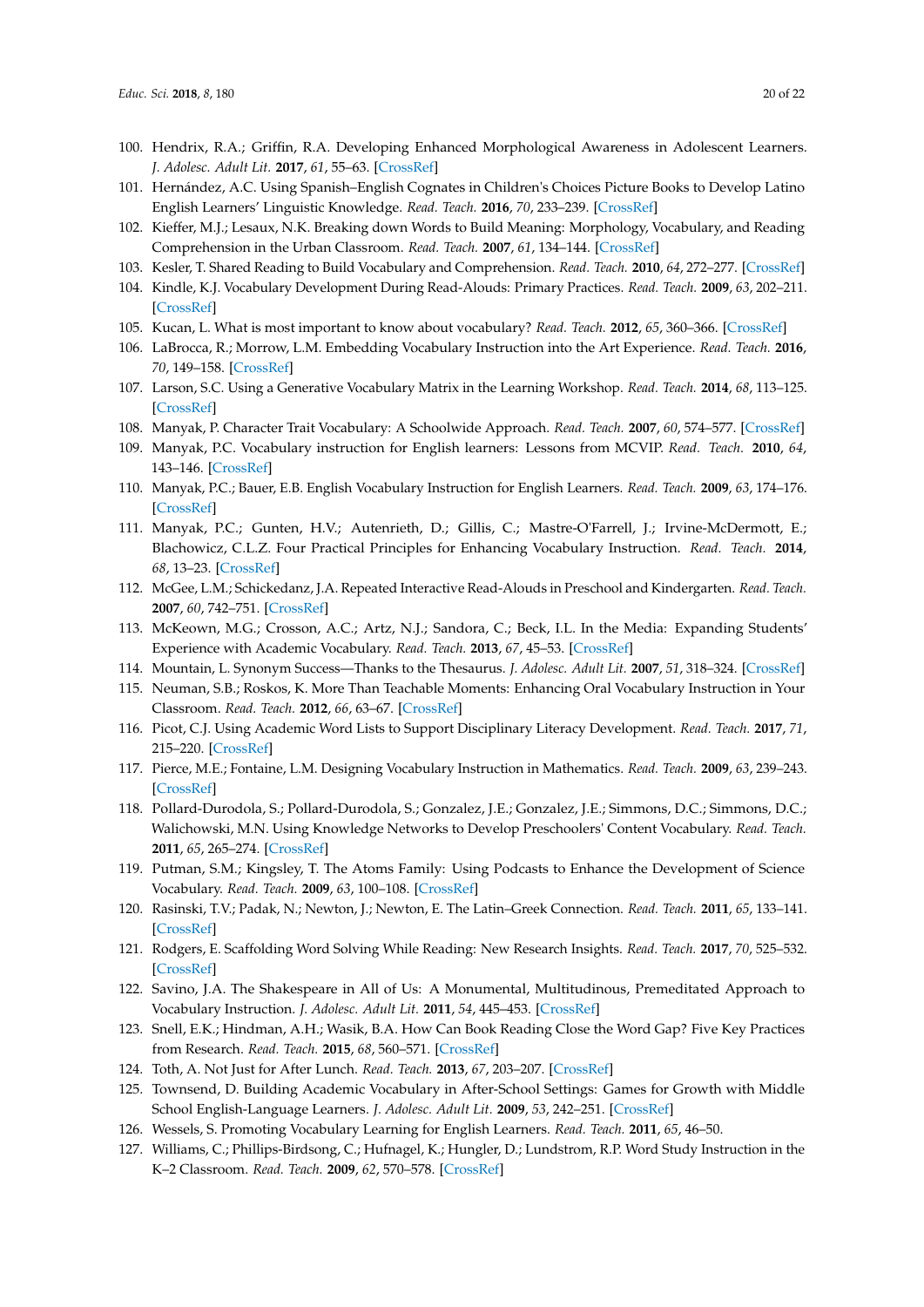- <span id="page-20-4"></span><span id="page-20-3"></span><span id="page-20-2"></span><span id="page-20-1"></span><span id="page-20-0"></span>128. Winters, R. Interactive Frames for Vocabulary Growth and Word Consciousness. *Read. Teach.* **2009**, *62*, 685–690. [\[CrossRef\]](http://dx.doi.org/10.1598/RT.62.8.6)
- <span id="page-20-7"></span>129. Wolsey, T.D.; Smetana, L.; Grisham, D.L. Vocabulary Plus Technology: An After-Reading Approach to Develop Deep Word Learning. *Read. Teach.* **2015**, *68*, 449–458. [\[CrossRef\]](http://dx.doi.org/10.1002/trtr.1331)
- 130. Wright, T.S. From Potential to Reality. *Read. Teach.* **2014**, *67*, 359–367. [\[CrossRef\]](http://dx.doi.org/10.1002/trtr.1222)
- 131. Yopp, R.H.; Yopp, H.K. Ten Important Words Plus: A Strategy for Building Word Knowledge. *Read. Teach.* **2007**, *61*, 157–160. [\[CrossRef\]](http://dx.doi.org/10.1598/RT.61.2.5)
- 132. Zoski, J.; Erickson, K. Morpheme-Based Instruction in Kindergarten. *Read. Teach.* **2017**, *70*, 491–496. [\[CrossRef\]](http://dx.doi.org/10.1002/trtr.1542)
- <span id="page-20-5"></span>133. Stahl, S.A. Three Principles of Effective Vocabulary Instruction. *J. Read.* **1986**, *29*, 662–668.
- <span id="page-20-6"></span>134. Kelley, J.G.; Lesaux, N.K.; Kieffer, M.J.; Faller, S.E. Effective Academic Vocabulary Instruction in the Urban Middle School. *Read. Teach.* **2010**, *64*, 5–14. [\[CrossRef\]](http://dx.doi.org/10.1598/RT.64.1.1)
- <span id="page-20-8"></span>135. Yıldız-Feyzioğlu, E.; Akpınar, E.; Tatar, N. Monitoring Students' Goal Setting and Metacognitive Knowledge in Technology-Enhanced Learning with Metacognitive Prompts. *Comput. Hum. Behav.* **2013**, *29*, 616–625. [\[CrossRef\]](http://dx.doi.org/10.1016/j.chb.2012.11.019)
- <span id="page-20-9"></span>136. Harper, C.; De Jong, E. Misconceptions about Teaching English-Language Learners. *J. Adolesc. Adult Lit.* **2004**, *48*, 152–162. [\[CrossRef\]](http://dx.doi.org/10.1598/JAAL.48.2.6)
- <span id="page-20-10"></span>137. Brandes, D.R.; McMaster, K.L. A Review of Morphological Analyses Strategies on Vocabulary Outcomes with ELLs. *Insights Learn. Disabil.* **2017**, *14*, 53–72.
- 138. Goodwin, A.P. Effectiveness of Word Solving: Integrating Morphological Problem-Solving within Comprehension Instruction for Middle School Students. *Read. Writ.* **2016**, *29*, 91–116. [\[CrossRef\]](http://dx.doi.org/10.1007/s11145-015-9581-0)
- <span id="page-20-11"></span>139. Helman, A.L.; Calhoon, M.B.; Kern, L. Improving Science Vocabulary of High School English Language Learners with Reading Disabilities. *Learn. Disabil. Q.* **2015**, *38*, 40–52. [\[CrossRef\]](http://dx.doi.org/10.1177/0731948714539769)
- <span id="page-20-12"></span>140. Usher, E.L.; Pajares, F. Sources of Self-Efficacy in School: Critical Review of the Literature and Future Directions. *Rev. Educ. Res.* **2008**, *78*, 751–796. [\[CrossRef\]](http://dx.doi.org/10.3102/0034654308321456)
- <span id="page-20-13"></span>141. Doménech-Betoret, F.; Abellán-Roselló, L.; Gómez-Artiga, A. Self-Efficacy, Satisfaction, and Academic Achievement: The Mediator Role of Students' Expectancy-Value Beliefs. *Front. Psychol.* **2017**, *8*, 1–12. [\[CrossRef\]](http://dx.doi.org/10.3389/fpsyg.2017.01193) [\[PubMed\]](http://www.ncbi.nlm.nih.gov/pubmed/28769839)
- <span id="page-20-14"></span>142. Leacox, L.; Jackson, C.W. Spanish Vocabulary-Bridging Technology-Enhanced Instruction for Young English Language Learners' Word Learning. *J. Early Childhood Lit.* **2014**, *14*, 175–197. [\[CrossRef\]](http://dx.doi.org/10.1177/1468798412458518)
- <span id="page-20-15"></span>143. Chilton, M.W.; Ehri, L.C. Vocabulary Learning: Sentence Contexts Linked by Events in Scenarios Facilitate Third Graders' Memory for Verb Meanings. *Read. Res. Q.* **2015**, *50*, 439–458. [\[CrossRef\]](http://dx.doi.org/10.1002/rrq.106)
- <span id="page-20-16"></span>144. Slough, S.W.; McTigue, E.M.; Kim, S.; Jennings, S.K. Science Textbooks' Use of Graphical Representation: A Descriptive Analysis of Four Sixth Grade Science Texts. *Read. Psychol.* **2010**, *31*, 301–325. [\[CrossRef\]](http://dx.doi.org/10.1080/02702710903256502)
- <span id="page-20-17"></span>145. Draper, R.J. School Mathematics Reform, Constructivism, and Literacy: A Case for Literacy Instruction in the Reform-Oriented Math Classroom. *J. Adolesc. Adult Lit.* **2002**, *45*, 520–529.
- <span id="page-20-18"></span>146. Nation, I.S. *Learning Vocabulary in another Language*; Cambridge University Press: Cambridge, UK, 2001.
- <span id="page-20-19"></span>147. Su, Y.; Reeve, J. A Meta-Analysis of the Effectiveness of Intervention Programs Designed to Support Autonomy. *Educ. Psychol. Rev.* **2011**, *23*, 159–188. [\[CrossRef\]](http://dx.doi.org/10.1007/s10648-010-9142-7)
- <span id="page-20-20"></span>148. Urdan, T.; Bruchmann, K. Examining the Academic Motivation of a Diverse Student Population: A Consideration of Methodology. *Educ. Psychol.* **2018**, *53*, 114–130. [\[CrossRef\]](http://dx.doi.org/10.1080/00461520.2018.1440234)
- <span id="page-20-21"></span>149. Türk, E.; Erçetin, G. Effects of Interactive Versus Simultaneous Display of Multimedia Glosses on L2 Reading Comprehension and Incidental Vocabulary Learning. *Comput. Assist. Lang. Learn.* **2014**, *27*, 1–25. [\[CrossRef\]](http://dx.doi.org/10.1080/09588221.2012.692384)
- <span id="page-20-22"></span>150. Levin, J.R.; Levin, M.E.; Glasman, L.D.; Nordwall, M.B. Mnemonic Vocabulary Instruction: Additional Effectiveness Evidence. *Contemp. Educ. Psychol.* **1992**, *17*, 156–174. [\[CrossRef\]](http://dx.doi.org/10.1016/0361-476X(92)90056-5)
- <span id="page-20-23"></span>151. Jagger, S.L.; Yore, L.D. Mind the Gap: Looking for Evidence-Based Practice of Science Literacy for All in Science Teaching Journals. *J. Sci. Teach. Educ.* **2012**, *23*, 559–577. [\[CrossRef\]](http://dx.doi.org/10.1007/s10972-012-9271-6)